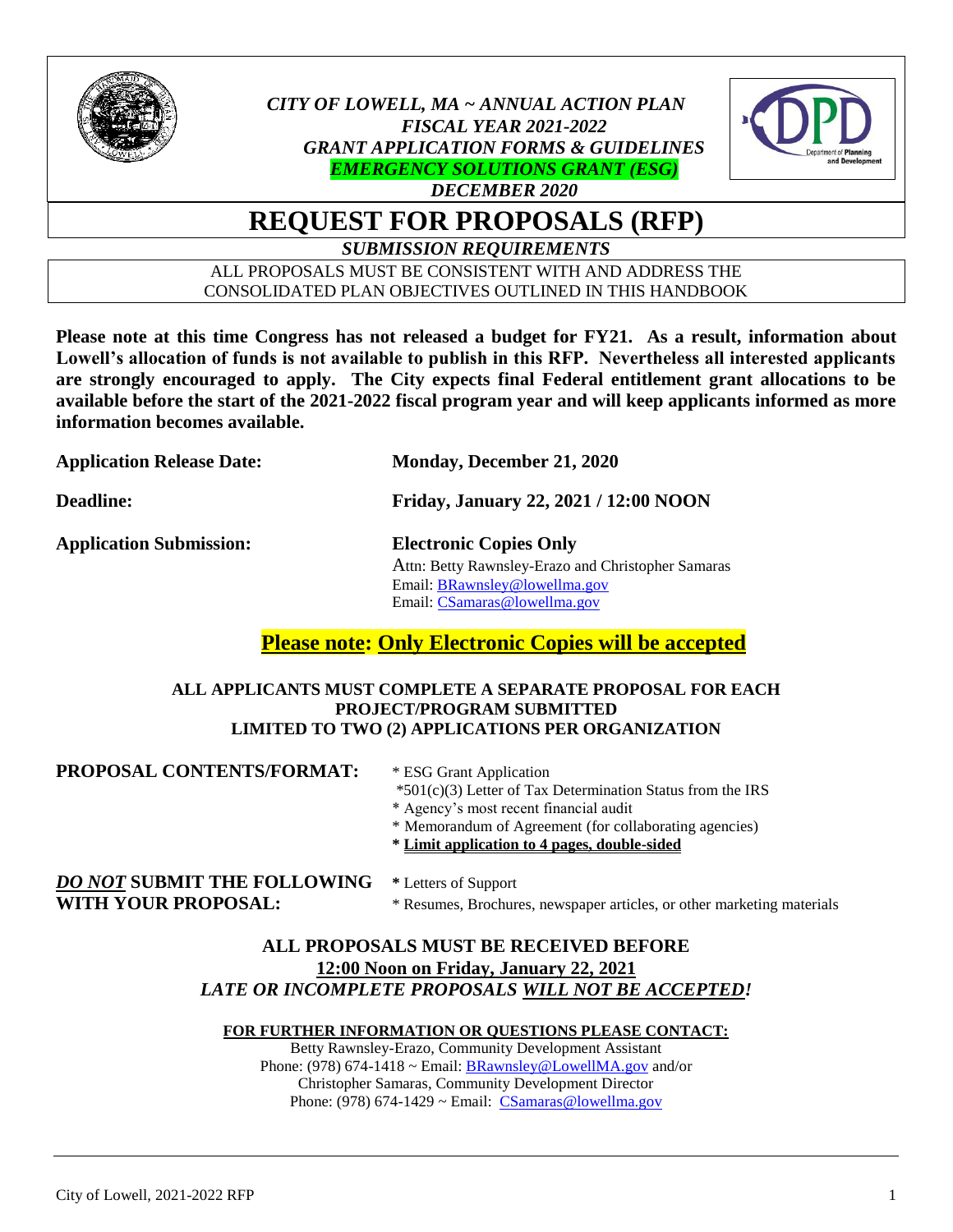# **TABLE OF CONTENTS**

# **1.0 INTRODUCTION \_\_\_\_\_\_\_\_\_\_\_\_\_\_\_\_\_\_\_\_\_\_\_\_\_\_\_\_\_\_\_\_\_\_\_\_\_\_\_\_\_\_\_\_\_\_\_\_\_\_\_\_\_\_\_\_\_\_\_\_\_\_\_\_\_\_\_\_3**

# **2.0 ELIGIBLE ACTIVITIES \_\_\_\_\_\_\_\_\_\_\_\_\_\_\_\_\_\_\_\_\_\_\_\_\_\_\_\_\_\_\_\_\_\_\_\_\_\_\_\_\_\_\_\_\_\_\_\_\_\_\_\_\_\_\_\_\_\_\_\_\_\_4**

|  |  | 2.1 Grant Programs |
|--|--|--------------------|
|--|--|--------------------|

- 2.2 Consolidated Plan Goals and Objectives
- 2.3 Encouraging Collaboration

## **3.0 APPLICATION PROCESS \_\_\_\_\_\_\_\_\_\_\_\_\_\_\_\_\_\_\_\_\_\_\_\_\_\_\_\_\_\_\_\_\_\_\_\_\_\_\_\_\_\_\_\_\_\_\_\_\_\_\_\_\_\_\_\_\_\_\_\_\_9**

- 3.1 Application Instructions
- 3.2 Proposal Requirements
- 3.3 Submission Instructions

# **4.0 EVALUATION OF PROPOSALS \_\_\_\_\_\_\_\_\_\_\_\_\_\_\_\_\_\_\_\_\_\_\_\_\_\_\_\_\_\_\_\_\_\_\_\_\_\_\_\_\_\_\_\_\_\_\_\_\_\_\_\_\_\_\_\_10**

- 4.1 Proposal Selection and Contract Award Process
- 4.2 Evaluation Criteria
- 4.3 Performance and Outcome Measurements

**APPLICATION \_\_\_\_\_\_\_\_\_\_\_\_\_\_\_\_\_\_\_\_\_\_\_\_\_\_\_\_\_\_\_\_\_\_\_\_\_\_\_\_\_\_\_\_\_\_\_\_\_\_\_\_\_\_\_\_\_\_\_\_\_\_\_\_\_\_\_Attached**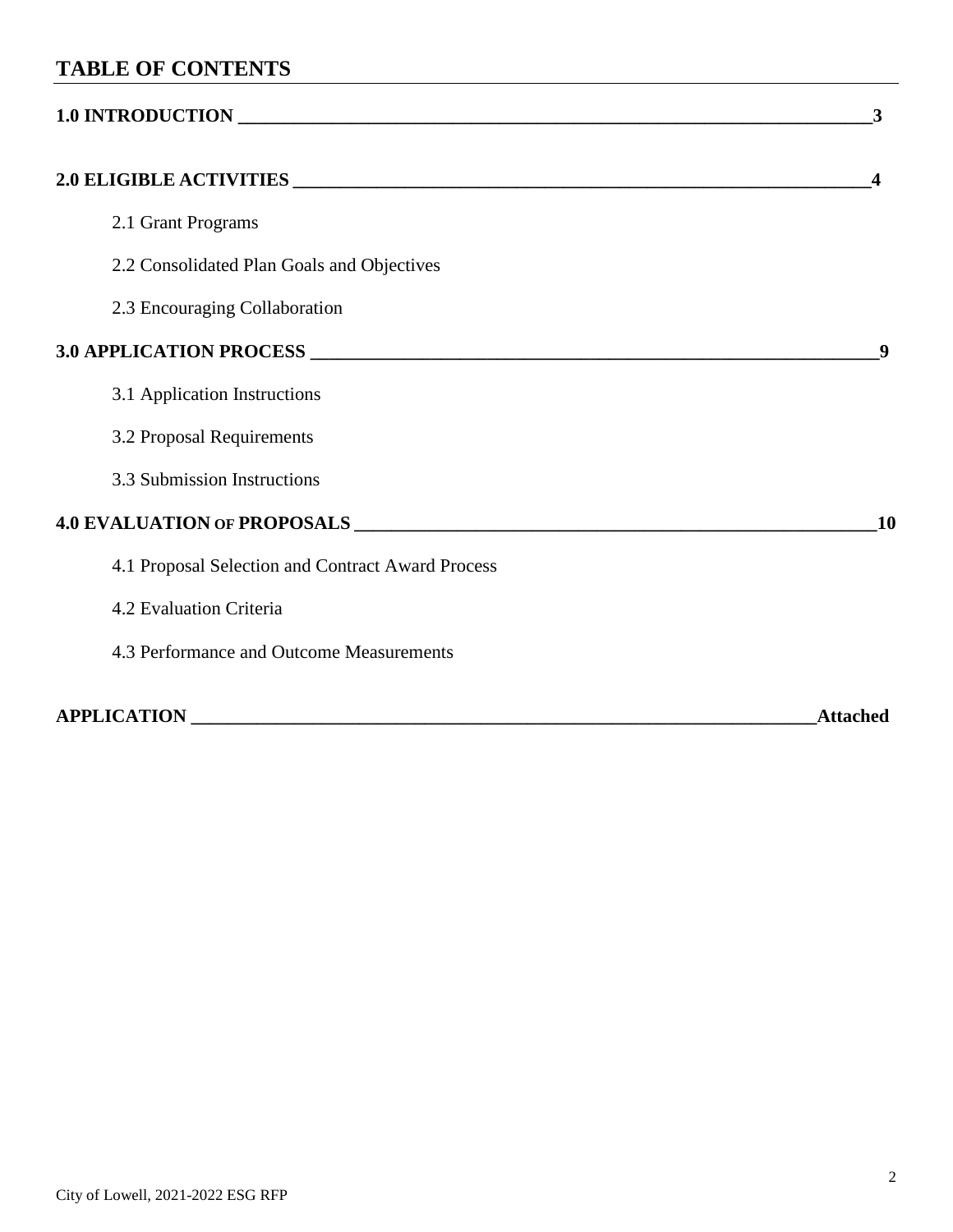## **1.0: INTRODUCTION**

The City of Lowell is in the process of developing its Annual Action Plan for fiscal year 2021-2022. In accordance with the requirements of the U.S. Department of Housing and Urban Development (HUD), the plan will incorporate the statutory requirements for the Community Development Block Grant (CDBG), HOME Investment Partnerships Program (HOME), and Emergency Solutions Grants (ESG). This handbook is designed to provide guidance to applicants who wish to submit proposals for funding under the CDBG and ESG programs. Separate application processes are conducted for the HOME Program.

### **SCHEDULE FOR DEVELOPMENT OF ANNUAL ACTION PLAN:**

| <b>WHAT</b>                                                                      | <b>WHEN</b>                                               | <b>WHERE</b>                                                                                                                        | <b>PURPOSE</b>                                                                                                                                                                                               |
|----------------------------------------------------------------------------------|-----------------------------------------------------------|-------------------------------------------------------------------------------------------------------------------------------------|--------------------------------------------------------------------------------------------------------------------------------------------------------------------------------------------------------------|
| Request for Proposals (RFP)<br>Released                                          | Monday, December 21,<br>2020 at 12:00 PM Noon             | and Development<br>(DPD) 50 Arcand Dr.<br><b>JFK Civic Center 2F</b>                                                                | Department of Planning Availability of RFP - applications<br>for FY 2021-2022 HUD Annual<br><b>Action Plan</b>                                                                                               |
| VIRTUAL PUBLIC HEARING<br>#1                                                     | Tuesday, Jan. 5, 2021 at<br>6:00 PM                       | Conference Call and or<br>via appointment for<br>technical assistance.<br>and Christopher<br>Samaras for additional<br>information. | Provide technical assistance on<br>submission of RFP, review<br>performance of current year<br>Contact Betty Rawnsley projects, and obtain input on<br>housing and community<br>development needs.           |
| PROPOSALS DUE                                                                    | Friday, January 22, 2021<br>at 12:00 Noon                 | <b>DPD</b>                                                                                                                          | Deadline for RFP submissions                                                                                                                                                                                 |
| VIRTUAL PUBLIC HEARING<br>#2                                                     | Tuesday, February 2,<br>2021 at 6:00 PM<br>(TENTATIVE)    | Conference Call<br>(TENTATIVE)                                                                                                      | Opportunity for all applicants to<br>present their proposals to the<br><b>Citizen Advisory Committee</b><br>before the project selection<br>process begins                                                   |
| Draft Annual Action Plan<br>Released<br>*30 day citizen comment period<br>begins | Friday, March 26, 2021<br>at 12:00 PM Noon<br>(TENTATIVE) | www.lowellma.gov                                                                                                                    | The Draft Annual Action Plan<br>and a tentative list of acceptable<br>proposals will be available at the<br>locations listed. Citizens may<br>submit written comments to be<br>included in the final plan.   |
| VIRTUAL PUBLIC HEARING<br>#3                                                     | Tuesday, April 13, 2021<br>at 6:00 PM<br>(TENTATIVE)      | Conference Call<br>(TENTATIVE)                                                                                                      | Citizens are invited to provide<br>input on the Draft Annual Action<br>Plan                                                                                                                                  |
| 30 Day citizen comment period<br>ends                                            | Monday, April 26, 2021<br>at 5:00 PM<br>(TENTATIVE)       | <b>DPD</b>                                                                                                                          | End of the citizen comment<br>period.                                                                                                                                                                        |
| Council Meeting for approval                                                     | Tuesday May 4, 2021<br>(TENTATIVE)                        | City Council Chambers,<br>Lowell City Hall                                                                                          | The final Annual Action Plan will<br>be presented to the City Council<br>for their approval before the plan<br>is sent to HUD. The public may<br>register with the City Clerk to<br>speak on the Final Plan. |
| Award letters mailed                                                             | $May - June$                                              | <b>DPD</b>                                                                                                                          | Award letters will be mailed to all<br>applicants accepted for funding.                                                                                                                                      |
| Funding authorized by HUD                                                        | August - September                                        | <b>HUD</b>                                                                                                                          | HUD will review final plan and<br>comments. Funding will be<br>authorized upon HUD's<br>acceptance.                                                                                                          |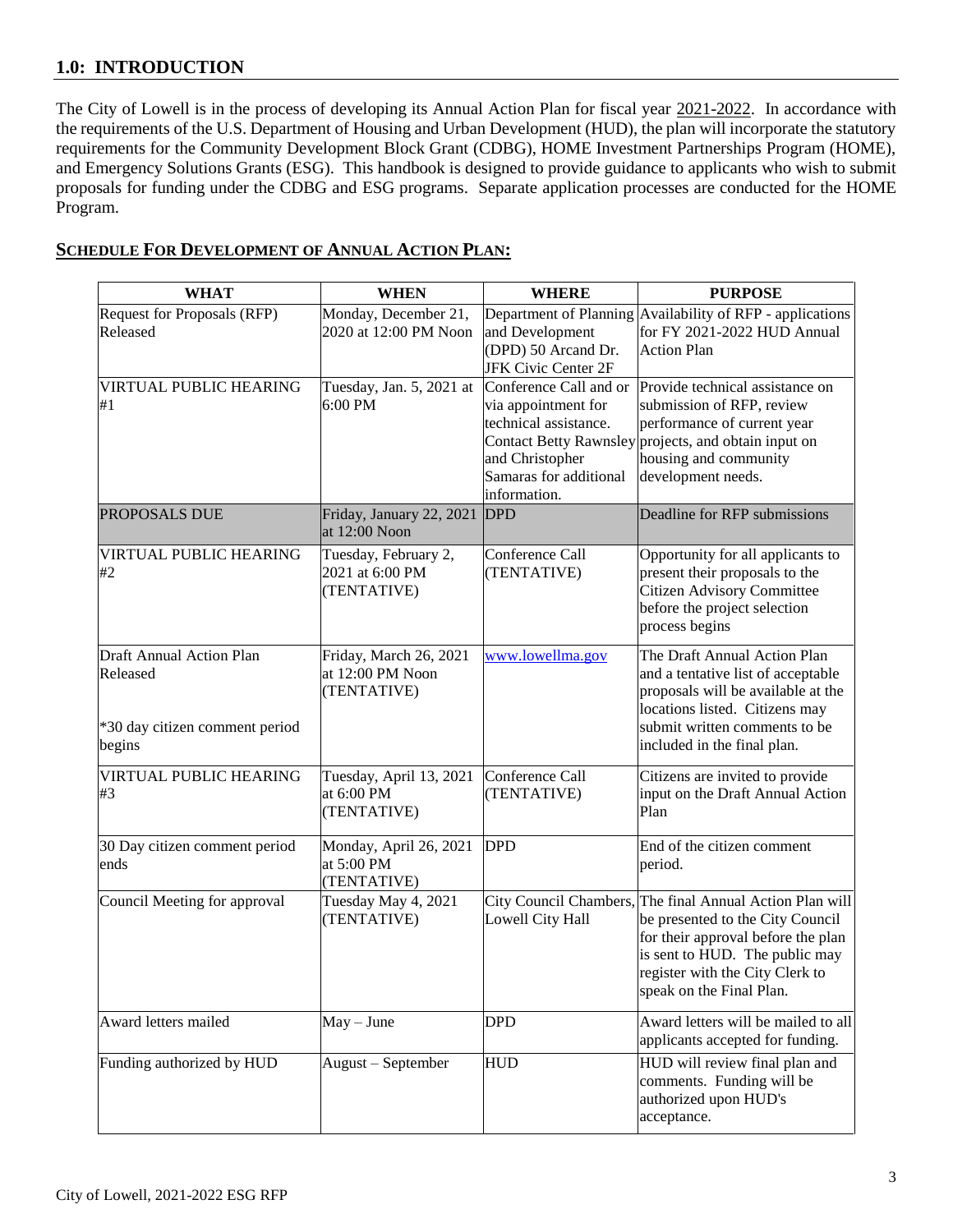# **2.0: ELIGIBLE ACTIVITIES**

#### *2.1 Eligible Applicants:*

Funds are available to for-profit and non-profit corporations and organizations. \* *Important notice regarding new mandatory federal reporting requirements*: The Federal Funding Accountability and Transparency Act of 2006 required sub-recipients receiving federal funds to register with Dunn and Bradstreet to obtain a DUNS number. To find information on how to obtain a DUNS number please visit the following website: [http://www.grants.gov/web/grants/applicants/applicant](http://www.grants.gov/web/grants/applicants/applicant-faqs/obtaining-duns-number.html)[faqs/obtaining-duns-number.html.](http://www.grants.gov/web/grants/applicants/applicant-faqs/obtaining-duns-number.html) Completing this registration process is free, but may take up to 10+ days to complete. A DUNS number is required as part of this application. *No awards will be made without this information.*

#### *2.2 Grant Program Descriptions & Eligible Activities:*

The City of Lowell's Department of Planning and Development is requesting proposals for Program Year 2021-2022 for funding from the following grant programs:

**Emergency Solutions Grants (ESG)**: The Emergency Shelter Grants Program, originally established by the Homeless Housing Act of 1986 to address homelessness among individuals and families in the United States, was incorporated in 1987 into subtitles B of Title IV of the Stewart B. McKinney-Vento Homeless Assistance Act (42 U.S.C. 11371-11378).

On May 28, 2009, President Obama signed the Homeless Emergency Assistance and Rapid Transition to Housing (HEARTH) Act, a bill that reauthorized the McKinney-Vento Homeless Assistance programs and substantially revised the Emergency Shelter Grants Program. In its revision, the Emergency Shelter Grants Program was renamed the Emergency Solutions Grant (ESG) Program.

ESG funds may be used to assist homeless persons and those at risk of becoming homeless. The ESG program provides funding to: (1) engage homeless individuals and families living on the street; (2) improve the number and quality of emergency shelters for homeless individuals and families; (3) help operate these shelters; (4) provide essential services to shelter residents; (5) rapidly re-house homeless individuals and families; and (6) prevent families and individuals from becoming homeless. ESG written standards can be found here: <http://lowellma.gov/548/Emergency-Solutions-Grant-ESG-Program>

Prior to implementing an ESG program, all sub-recipients of ESG funding must be familiar with and knowledgeable of

the following regulations and program requirements:

- **ESG Regulations: 24 CFR Part 576**  The ESG Interim Rule
- **HEARTH Homeless Definition Final Rule: 24 CFR Parts 91.582 and 583**  The final rule, published in the Federal Register on December 5, 2011, provides the homeless definition which applies to the ESG program.

The ESG Interim Rule, published in the Federal Register on December 5, 2011, revises the regulations for the Emergency Shelter Grants program by establishing the regulations for the Emergency Solutions Grants program, which replaces the Emergency Shelter Grants program.

The Homeless Emergency Assistance and Rapid Transition to Housing Act of 2009 (HEARTH Act), enacted into law on May 20, 2009, consolidates three of the separate homeless assistance programs administered by HUD under the McKinney- Vento Homeless Assistance Act.

The HEARTH Act also codifies into law the Continuum of Care planning process, a longstanding part of HUD's application process to assist homeless persons by providing greater coordination in responding to their needs.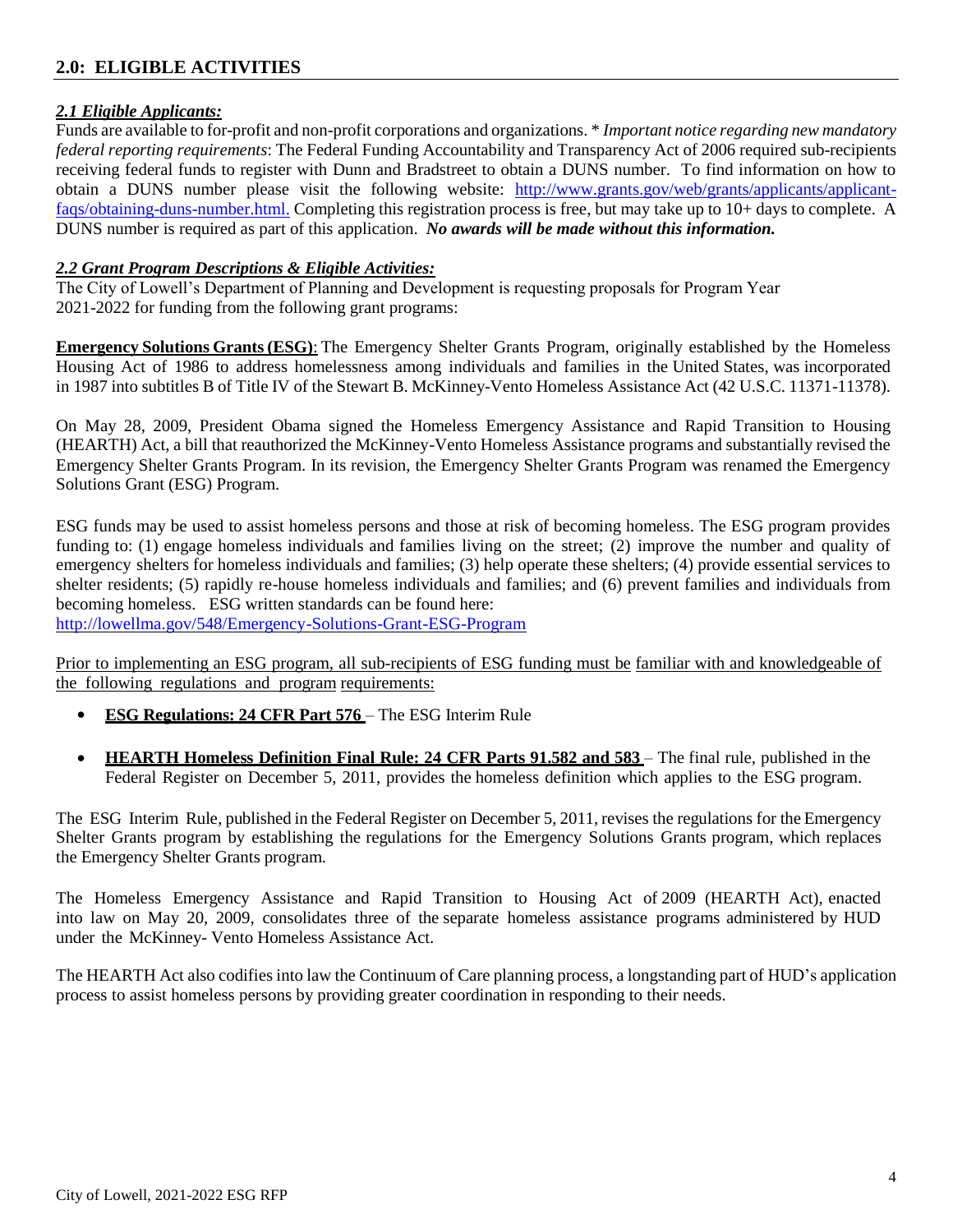ESG sub-recipients are required, as much as possible, to coordinate ESG activities with other programs targeted toward homeless individuals and families, as well as mainstream housing, health, social services, employment, education and youth programs for which homeless and at-risk families and individuals may be eligible. Other agencies with which subrecipients shall coordinate may include, for example, but shall not be limited to, the CoC, HUD-VASH, Education for Homeless Children and Youth, Health Care for the Homeless, Runaway and Homeless Youth, Homeless Veterans Reintegration, Section 8, Public Housing, HOME Investment Partnership, the Workforce Investment Act, and TANF programs.

The change in the program's name, from Emergency Shelter Grants Program to Emergency Solutions Grant Program, reflects the change in the program's focus from addressing the needs of the homeless people in emergency shelters to assisting people to quickly regain stability in permanent housing after experiencing a housing crisis and/or homelessness. The new ESG funds can be utilized for the following purposes:

- The rehabilitation or conversion of buildings for use as emergency shelter for the homeless;
- The payment of certain expenses related to operating emergency shelters;
- Essential services related to emergency shelters and street outreach for the homeless, which cannot exceed 60% of the City's total ESG allocation per 24 CFR 576.100; and
- Homelessness prevention and rapid re-housing assistance.

Additionally, the Emergency Solutions Grant formed by the McKinney-Vento Act as amended by the HEARTH Act makes participation in a Homeless Management Information System (HMIS) a mandatory requirement for all ESG recipients. As part of this application, ESG applicants must identify the HMIS it currently uses or to identify the organization that is responsible for HMIS if the ESG recipient is not directly inputting data into HMIS. Please contact Betty Rawnsley-Erazo [\(BRawnsley@LowellMA.gov\)](mailto:BRawnsley@LowellMA.gov) and/or Christopher Samaras [\(csamaras@lowellma.gov\)](mailto:csamaras@lowellma.gov) for more information regarding the eligibility of activities under the ESG program.

#### *Eligible Activities:*

Emergency Solutions Grant Funding can be used for five program activities: street outreach, emergency shelter, homelessness prevention, rapid re-housing assistance, and HMIS. (The City of Lowell, as the grant recipient, is restricted from awarding any more than 60% of its allocation towards street outreach and emergency shelter activities combined, in accordance with federal regulations.

#### **Street Outreach:**

Funds may be used for costs of providing essential services necessary to reach out to unsheltered homeless people; connect them with emergency shelter, housing, or critical services; and provide urgent non-facility based care to unsheltered homeless people who are unwilling or unable to access emergency shelter, housing or an appropriate health facility.

Eligible Street Outreach Activities (in accordance with federal regulations Part 576 Emergency Solutions Grants Programs, Subpart B) include:

- Engagement
- Case Management
- Emergency Health Services
- Emergency Mental Health Services
- Transportation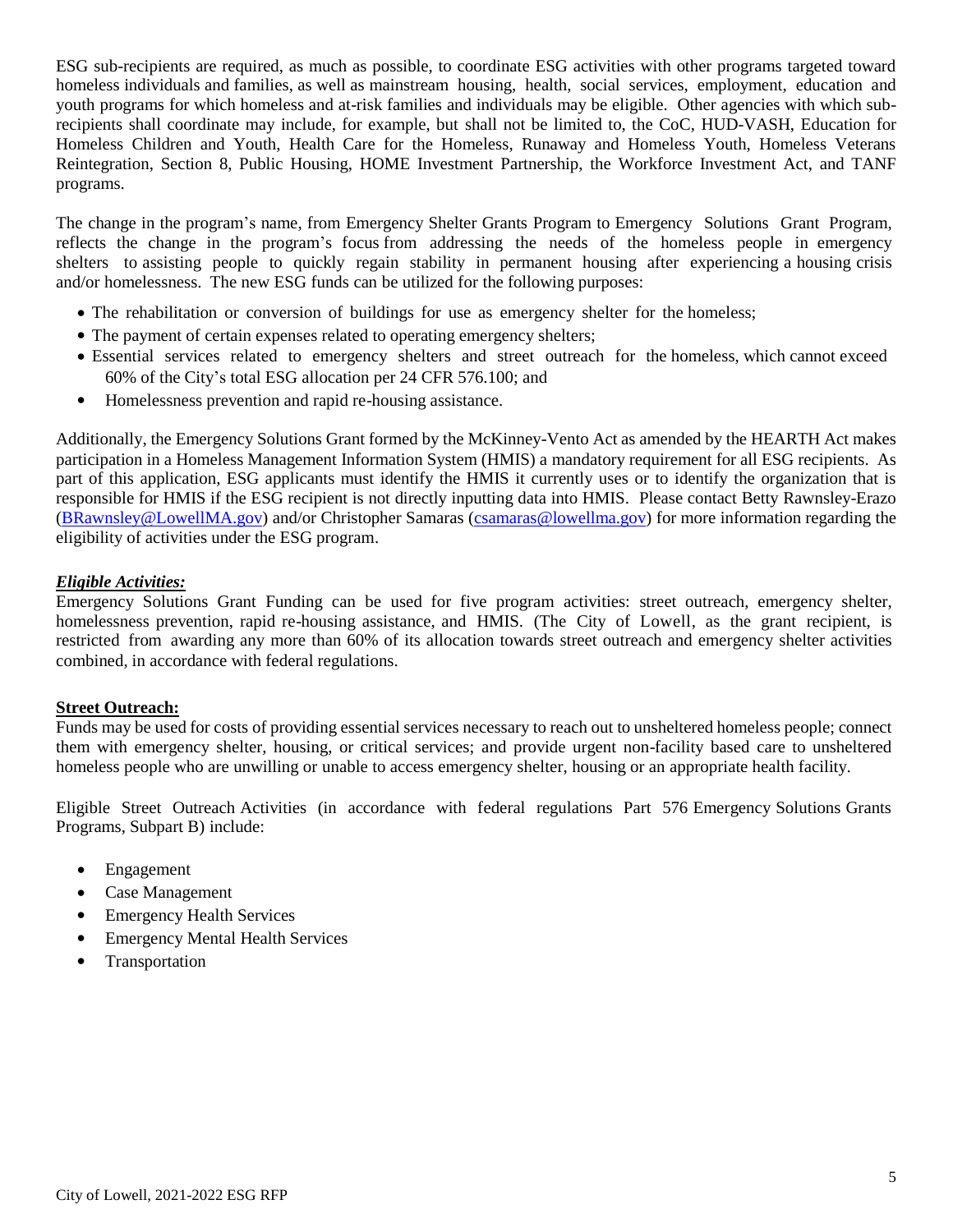#### **Emergency Shelter:**

Funds may be used for costs of providing essential services to families and individuals in emergency shelters, renovating buildings to be used as emergency shelters for homeless families and individuals, and operating emergency shelters.

Eligible Emergency Shelter activities (in accordance with federal regulations Part 576 Emergency Solutions Grants Programs, Subpart B) include:

**Essential Services:**

| Case management                        | Legal services                     |
|----------------------------------------|------------------------------------|
| Child care                             | Life skills training               |
| <b>Education services</b>              | Mental health services             |
| Employment assistance and job training | Substance abuse treatment services |
| Outpatient health services             | Transportation                     |

- Renovation Eligible costs include labor, materials, tools and other costs for renovation (including major rehabilitation or conversion of a building into an emergency shelter). The emergency shelter must be owned by a government entity or private nonprofit organization.
- Shelter Operations Eligible costs are the costs of maintenance (including minor or routine repairs), rent, security, fuel, equipment, insurance, utilities, food, furnishings and supplies necessary for the operation of the emergency shelter. Where no appropriate emergency shelter is available for a homeless family or individual, eligible costs may also include hotel or motel vouchers for that family or individual.

#### **Homelessness Prevention:**

Funds may be used to provide housing relocation and stabilization services and short- or medium-term rental assistance necessary to prevent an individual or family from moving into an emergency shelter and prevent incidences of homelessness. Eligible Homelessness Prevention activities (in accordance with federal regulations Part 576 Emergency Solutions Grants Programs, Subpart B) include:

**Financial assistance costs:**

Rental application fees Security deposits equal to no more than 2 months' rent Last month's rent Utility deposits Utility payments Moving costs Temporary storage fees for up to 3 months Up to 6 months of utility payments in arrears per service

**Service costs:**

Housing search and placement Housing stability case management Mediation Legal services Credit repair/Counseling Services Short-term and medium-term rental assistance (up to 24 months) Payment of rental arrears consists of a one-time payment for up to 6 months of rent in arrears, including any late fees on those arrears.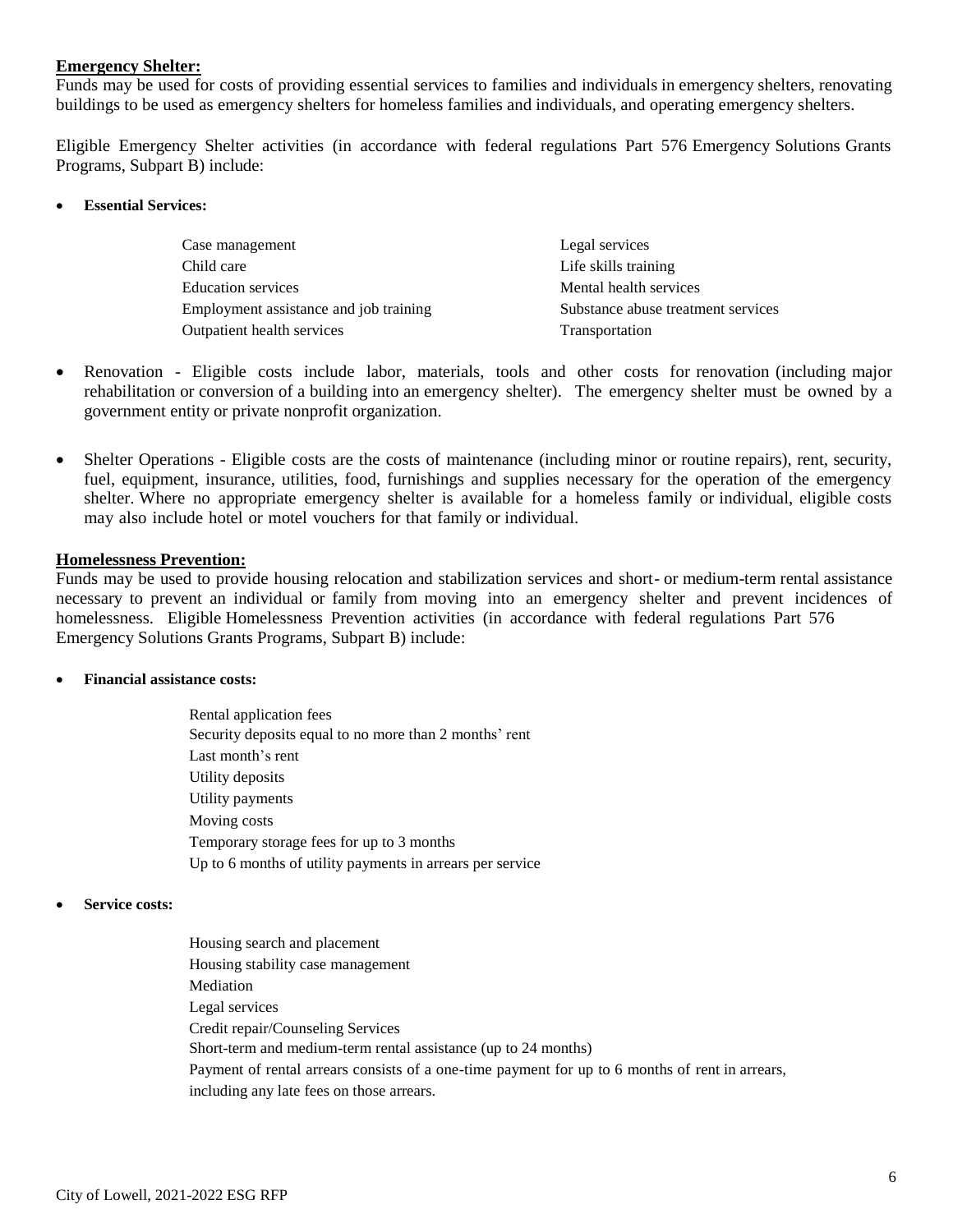#### **Rapid Re-Housing:**

ESG funds may be used to provide housing relocation and stabilization services and short- or medium-term rental assistance necessary to help a homeless individual or family move as quickly as possible into permanent housing and achieve stability in that housing. Eligible Rapid Re-housing Assistance activities (in accordance with federal regulations Part 576 Emergency Solutions Grants Programs, Subpart B) include:

#### **Financial assistance costs:**

Rental application fees Security deposits equal to no more than 2 months' rent Last month's rent Utility deposits Utility payments Moving costs Temporary storage fees for up to 3 months Up to 6 months of utility payments in arrears per service

#### **Service costs:**

Housing search and placement Housing stability case management Mediation Legal services Credit repair/Counseling Services

- Short-term and medium-term rental assistance (up to 24 months)
- Payment of rental arrears consists of a one-time payment for up to 6 months of rent in arrears, including any late fees on those arrears.

#### **HMIS:**

ESG funds may be used to pay the costs of contributing data to the HMIS designated by the Continuum of Care for the area including the costs of purchasing hardware, software licenses or equipment, obtaining technical support, completing data entry and analysis, monitoring and reviewing data quality, training, reporting, and coordinating and integrating the system. The use of an HMIS system or equivalent is MANDATORY for ESG funds.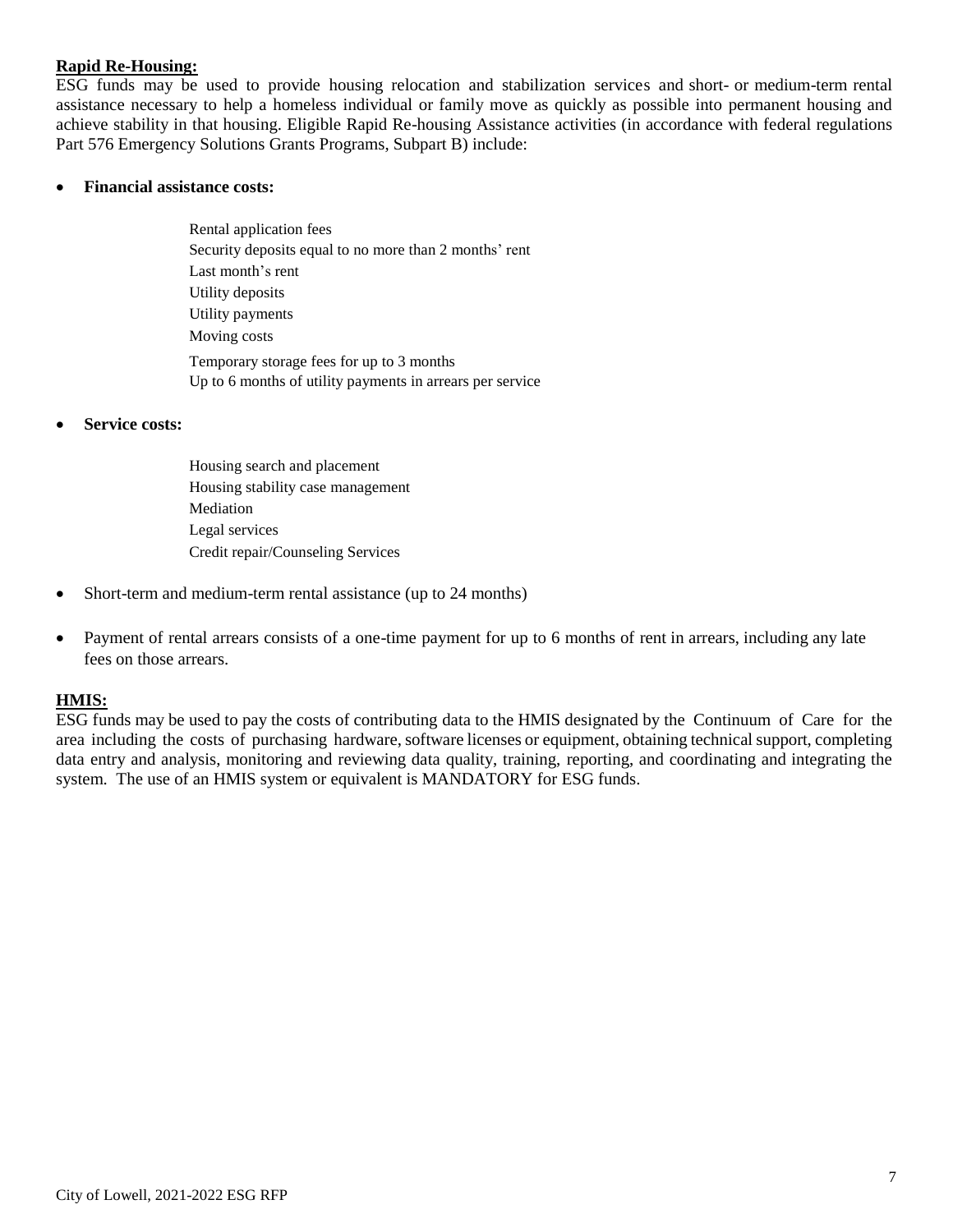### *Ineligible Activities:*

Ineligible costs include, but may not be limited to:

Recruitment Depreciation Acquisition or new construction of an emergency shelter for the homeless Costs associated with the organization rather than the specific program renovation, rehabilitation, or conversion of structures used exclusively for religious purposes or which will otherwise promote religious interests except through the creation or utilization of a wholly secular entity Any costs associated with advertisements, pamphlets, surveys, etc. Staff training, entertainment, conferences or retreats Public relations or fundraising Recipient bad debts/late fees Program participant mortgage assistance/payments Recipient mortgage/debt service Indirect costs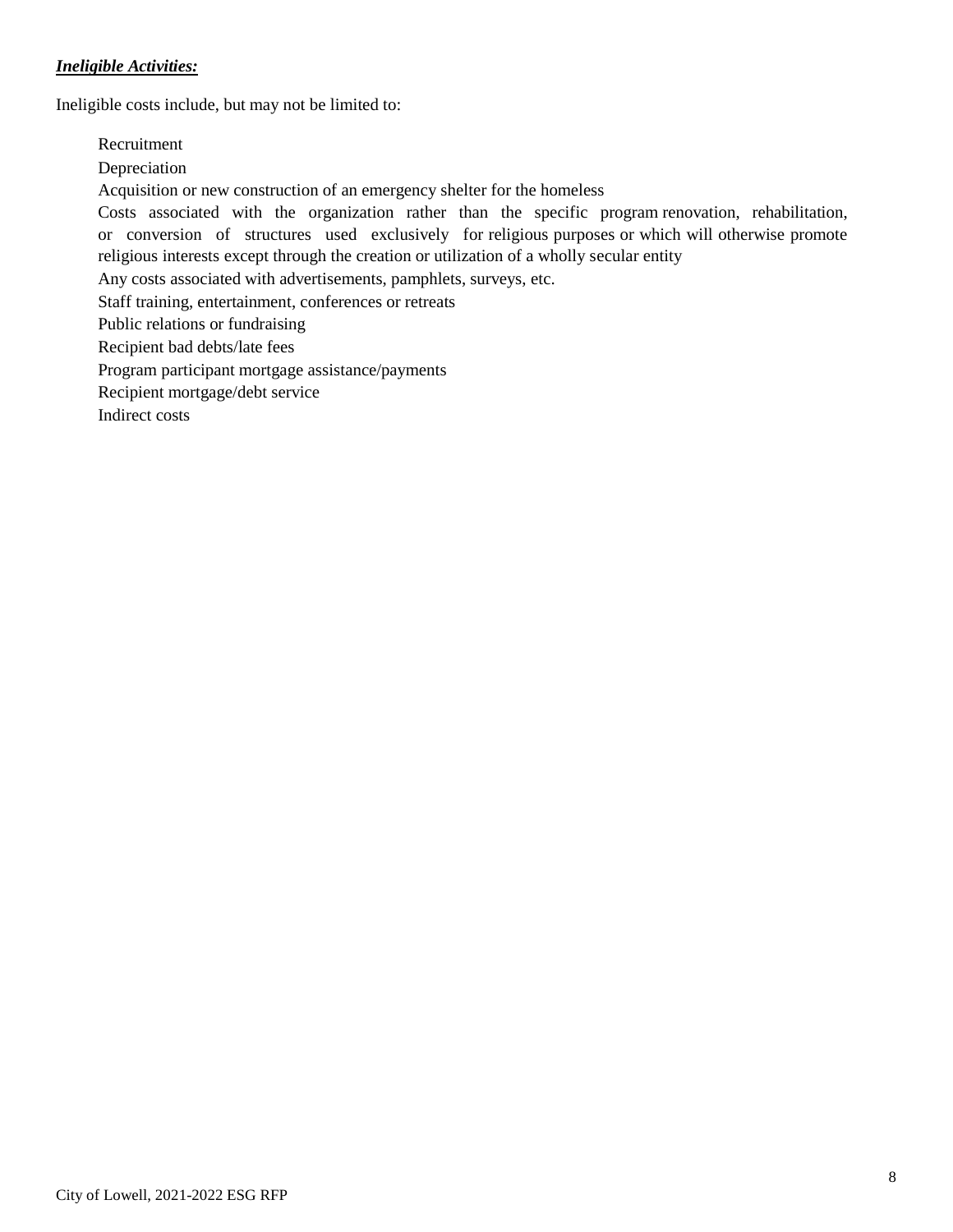# *2.3: Consolidated Plan Goals and Objectives:*

Proposed projects should align with the City Manager's Task Force on Homelessness and Sustainable Housing goals.

The table below outlines the priority need categories that HUD has found to be eligible to be supported with Consolidated Plan

| <b>LOWELL CONSOLIDATED PLAN GOALS &amp; OBJECTIVES:</b>                                           |  |  |  |  |
|---------------------------------------------------------------------------------------------------|--|--|--|--|
| <b>GOAL A: HOMELESS/HIV/AIDS</b>                                                                  |  |  |  |  |
| <b>Objectives</b>                                                                                 |  |  |  |  |
| 1. Increase the number of homeless persons moving into permanent housing                          |  |  |  |  |
| 2. End chronic homelessness                                                                       |  |  |  |  |
| <b>GOAL B: NON-HOMELESS SPECIAL NEEDS</b>                                                         |  |  |  |  |
| Objectives:                                                                                       |  |  |  |  |
| 1. Increase range of housing options and related services for persons with special needs          |  |  |  |  |
| <b>GOAL C: RENTAL HOUSING</b>                                                                     |  |  |  |  |
| Objectives:                                                                                       |  |  |  |  |
| 1. Increase the supply of affordable rental housing particularly for households earning < 50% AMI |  |  |  |  |
| 2. Improve the quality of affordable rental housing                                               |  |  |  |  |
| 3. Improve access to affordable rental housing                                                    |  |  |  |  |
| 4. Improve access to affordable rental housing for minorities                                     |  |  |  |  |
| <b>GOAL D: OWNER-OCCUPIED HOUSING</b>                                                             |  |  |  |  |
| Objectives:                                                                                       |  |  |  |  |
| 1. Increase the availability of affordable owner housing                                          |  |  |  |  |
| 2. Improve the quality of owner housing                                                           |  |  |  |  |
| 3. Improve access to affordable owner housing                                                     |  |  |  |  |
| 4. Improve access to affordable owner housing for minorities                                      |  |  |  |  |
| <b>GOAL E: PUBLIC FACILITIES</b>                                                                  |  |  |  |  |
| Objectives:                                                                                       |  |  |  |  |
| 1. Improve quality/increase quantity of neighborhood facilities for low-income persons            |  |  |  |  |
| <b>GOAL F: INFRASTRUCTURE</b>                                                                     |  |  |  |  |
| <b>Objectives:</b>                                                                                |  |  |  |  |
| 1. Improve quality/increase quantity of public improvements for low-income persons                |  |  |  |  |
| <b>GOAL G: ECONOMIC DEVELOPMENT</b>                                                               |  |  |  |  |
| Objectives:                                                                                       |  |  |  |  |
| 1. Improve economic opportunities for low-income persons                                          |  |  |  |  |
| 2. Remediate and redevelop brownfields                                                            |  |  |  |  |
| <b>GOAL H: PUBLIC SERVICES</b>                                                                    |  |  |  |  |
| <b>Objectives:</b>                                                                                |  |  |  |  |
| Improve services for low- and moderate- income persons                                            |  |  |  |  |
|                                                                                                   |  |  |  |  |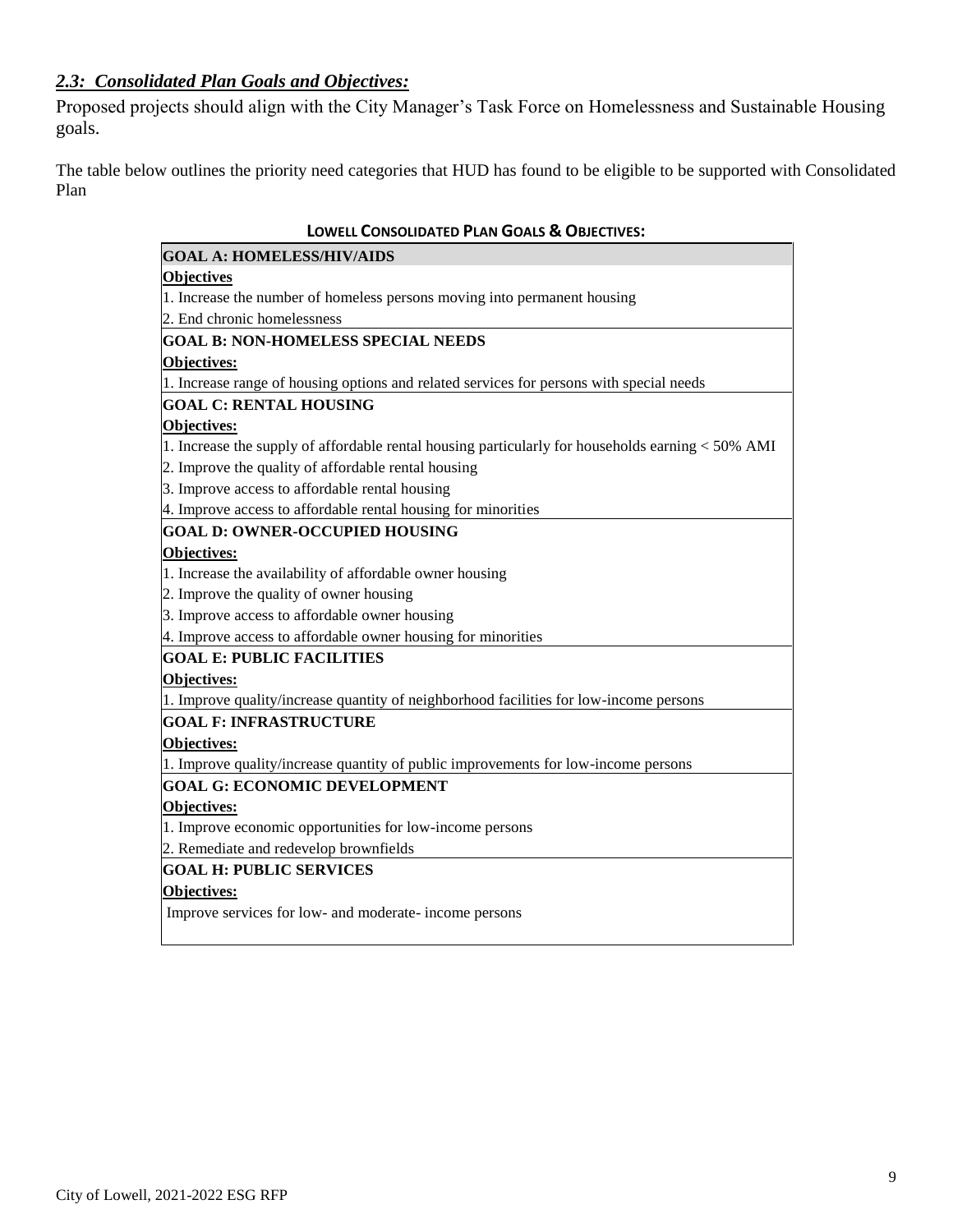## **3.0: APPLICATION PROCESS**

#### *3.1: Application Instructions:*

Please supply the following information on the attached application:

Note: When completing the application electronically, use the <Tab> key, rather than the <Enter/Return> key to navigate among the shaded fields of the fillable form.

#### **I. Contact Information:**

Provide the requested contact and mailing information for the proposed project. If agencies are applying as a collaborative, please provide contact information for the lead entity only and list all partnering organizations in the space provided.

#### **II. General Description:**

- *1. Project Scope*: Provide a detailed scope of project and how the funds will be spent and the community needs addressed by the proposed activity. Responses to this question will be used in the City's Annual Action Plan. Additional space is available in the Project Narrative and the Measuring Accomplishments section for a more detailed response.
- *2. Consolidated Plan Goals and Objectives*: Identify the priority need and objectives, from the table in Section 2.3, that best match the proposed project.
- *3. Geographic Distribution of Activities*: Will the proposed project benefit Lowell residents citywide? If not, indicate the Census Tract(s) that will be served by the proposed project (refer to the map on page 14). Your census tract can be identified here:<http://www.ffiec.gov/geocode/Default.aspx>

#### **III. Attachments:**

- *a. Project Narrative*: Use the spaces provided to answer each prompt and describe the proposed project. Your answers should clearly and briefly explain how the proposed activity addresses the comparative criteria identified in Section 4.2. **Note**: A complete narrative section is required, even if the proposed project has received funding in prior years.
- *b. Budget Description*: The Proposed Budget page consists of two budget types: non-construction and construction. Select the appropriate budget type for the proposed project and complete the form. Space is provided to include both CDBG/ESG funds as well as other funding sources. For agencies expecting additional sources of funds, space is provided to identify the source type and whether these funds are committed or pending. **The budget should only include expenses related to the project for which you are seeking funds**. Agencies unable to adequately leverage resources will be considered 'not advantageous' in the comparative criteria used to evaluate RFP applications. As a reminder, the **ESG program requires the use of matching funds of at least a 1:1 match**.

**Federal wage rates and compliance with Section 3 may apply to some construction projects. Applicants are strongly encouraged to speak with DPD staff before submitting an application for any physical improvements.**

*Please note: Grant recipients and the City of Lowell will have the opportunity to create a more detailed budget upon notification of the project's acceptance, where you will be expected to provide more information as it is required for environmental review(s).*

*c. Measuring Accomplishments Table*: Applicants should identify and describe the most significant outcome(s) the proposed project is expected to accomplish in fiscal year 2021-2022 by completing the attached chart. A more thorough description of this measurement system as well as a completed example is provided in Section 4.3 for your convenience.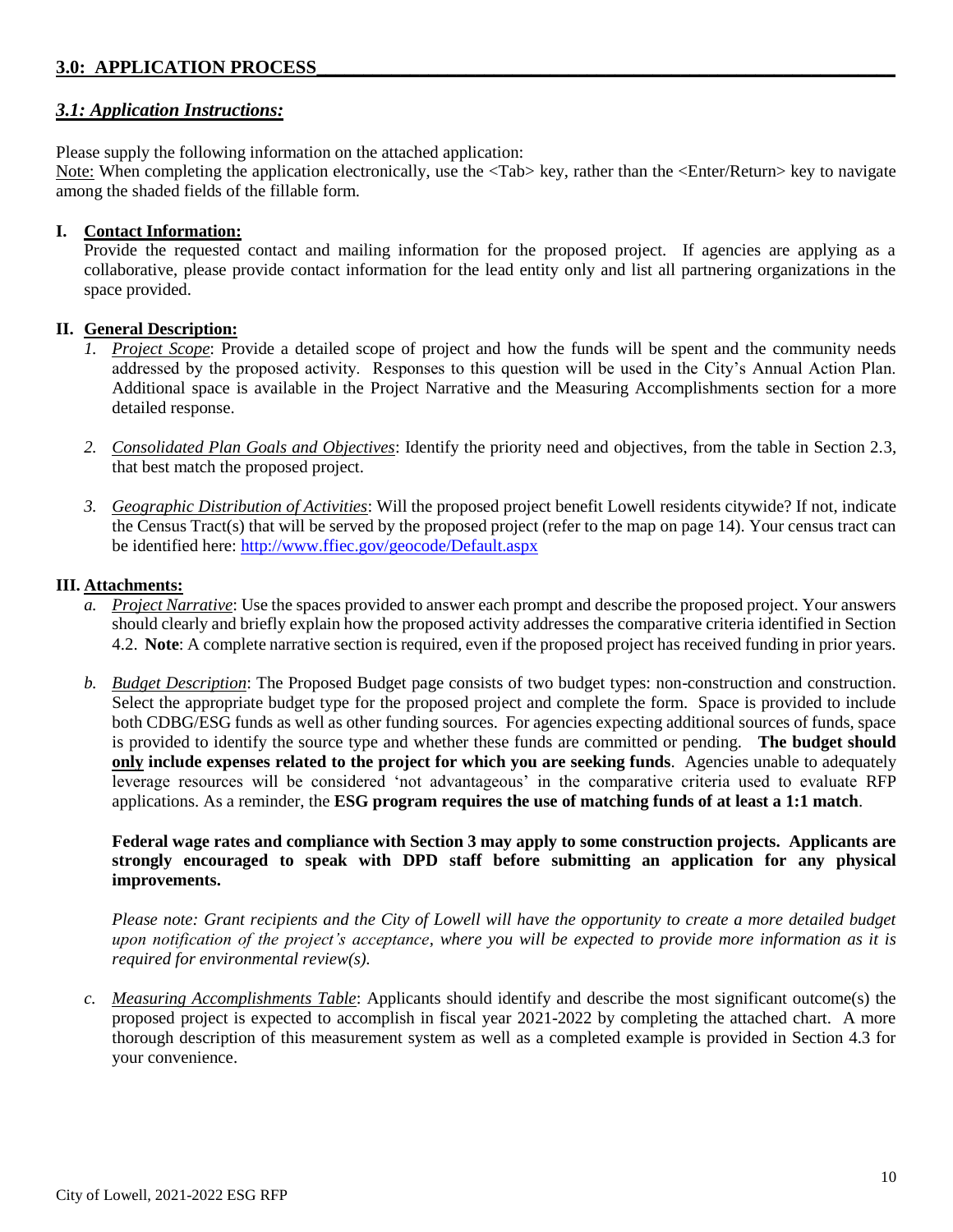#### *3.2: Proposal Submission Requirements:*

To be considered eligible for funding, the following items must be emailed to the Department of Planning and Development by Friday January 22, at 12pm.

- One copy of the applicant's **501(c) (3) Letter of Tax Determination Status** from the Internal Revenue Service (IRS) – *for new applicants only.*
- One copy of agency's most recent financial audit.
- Memorandum of Agreement (for partnering agencies)

#### *3.3: Submission Instructions*

.

**Application Submission Details: Electronic Copies Only**

Attn: Betty Rawnsley-Erazo and Christopher Samaras Email: [BRawnsley@lowellma.gov](mailto:BRawnsley@lowellma.gov) Email: [csamaras@lowellma.gov](mailto:csamaras@lowellma.gov)

Complete applications must be received (via email) no later than **12:00 NOON on Friday, January 22, 2021**.

# **No late or incomplete proposals will be considered!**

Any questions concerning proposal requirements, corrections, modifications or withdrawal can be directed to The Department of Planning and Development at 978-674-4252. The DPD Community Development staff will provide technical assistance to all applicants upon request.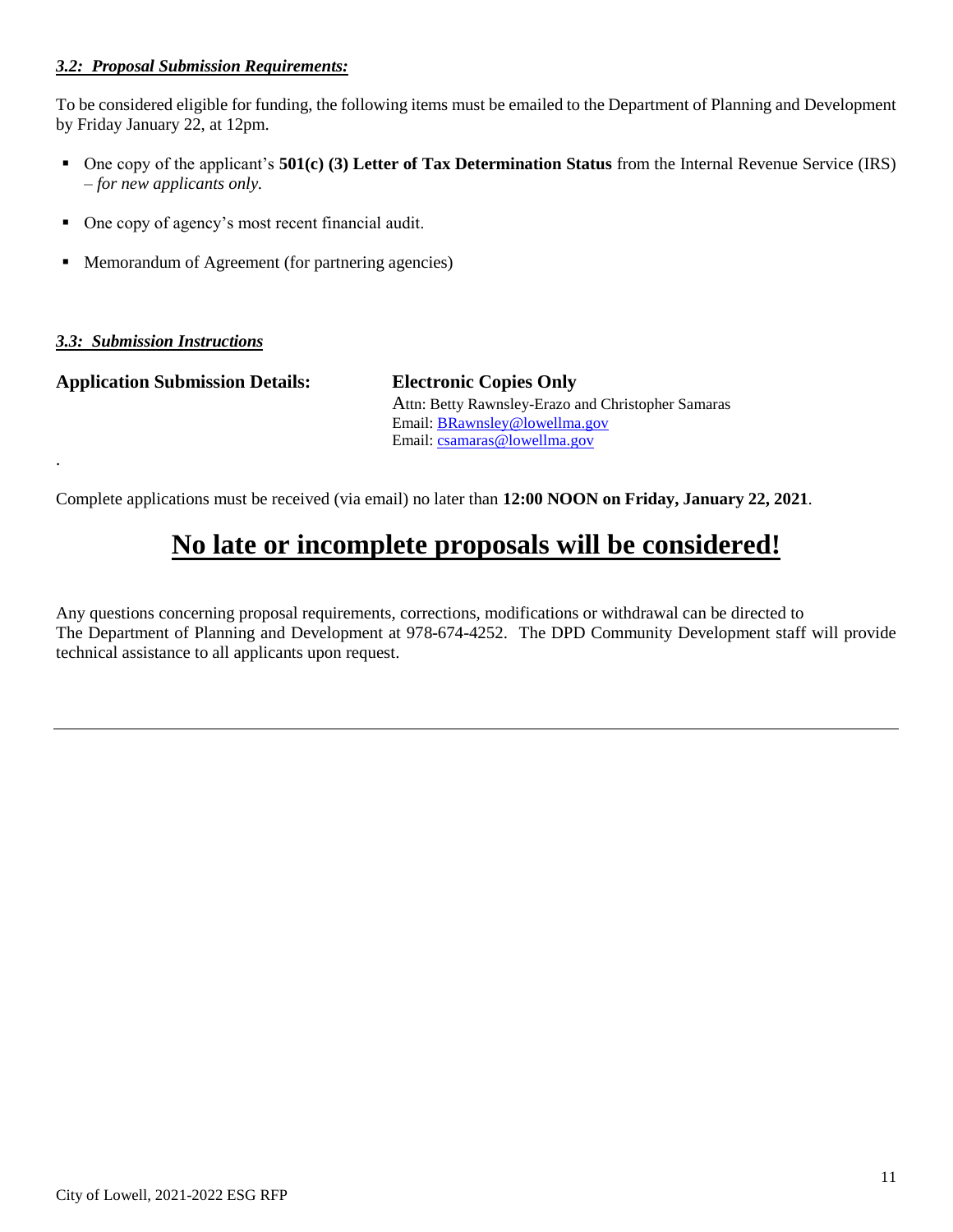## **4.0: PROPOSAL EVALUATION PROCESS**

### *4.1: Proposal Selection and Contract Award Process*

All proposals will be reviewed and evaluated using the following process:

- DPD staff will create a summary of all ESG proposals received by Friday, January 22, 2021. All ESG proposals will be evaluated based on the criteria discussed below.
- A draft list of recommended proposals will be available to the public for a period of 30 days at the DPD Office, Pollard Memorial Library, the City Clerk's Office, and the City's website [\(www.lowellma.gov\)](http://www.lowellma.gov/). Notice of the draft Plan will also be published in the *Lowell Sun.*
- During the 30-day citizen comment period, the City will accept and evaluate written citizen comments regarding the initial selection of projects.
- Project recommendations will be presented to the City Manager and the City Council for final review and approval before being published in the final Annual Action Plan sent to HUD by May 15, 2021. Notice of the final Plan will be published in the *Lowell Sun*.
- Selected applicants will be notified in writing following the City Council's approval of the Plan. (Applicants should not assume that their proposal has been accepted for funding until they have received written notification from the City.)
- Each grant awarded is subject to the execution of a final agreement between the City and the applicant. The grant amount and the project description are subject to modification by the City. The ESG grant is a reimbursable program.

**No expenditure of funds can be incurred until an agreement has been fully executed and the City has issued an approved purchase order. The City will not be able to issue purchase orders until after HUD has approved the Annual Action Plan. Selected applicants should not expect to receive a purchase order until late summer/early fall.**

#### *4.2: Performance and Outcome Measurement*

The U.S. Department of Housing and Urban Development (HUD) requires recipients of federal funds to assess the productivity and impact of their programs. In response, the City of Lowell DPD has implemented a Performance and Outcome Measurement System. The System will help to quantify the effectiveness of programs and establish clearly defined outcomes. Per HUD's requirements, all proposals must demonstrate how they would perform using this system should they receive funding. Please note the following definitions specific to this system as you prepare your application.

#### **Definitions:**

- Inputs Resources dedicated to or consumed by the program such as money, staff, equipment, and supplies.
- Major Activities Identify the major activities to be conducted by this project (e.g. client outreach/assessment, job training, affordable childcare, information/referral, counseling/case-management, etc…)
- Outcomes Benefits to participants during or after participating in the program (program results). The outcome should answer the questions: What will be the benefits for the client? And/or why is this project being done? Outcomes typically relate to a change in conditions, status, attitudes, knowledge, or behavior. Examples of outcomes include number of families receiving free or subsidized childcare as a result of a project to increase awareness of available programs, number of additional persons with disabilities using a facility as a result of the removal of architectural barriers, number of students achieving a higher grade due to a tutorial program, etc. *(Note: Applicants should only include the major project outcomes supported by the requested program funds.)*
- Outcome Measurement Methods of measuring outcomes. Identify plans to follow-up/track projects and evaluate a project's impact on participants to ensure that outcomes are met.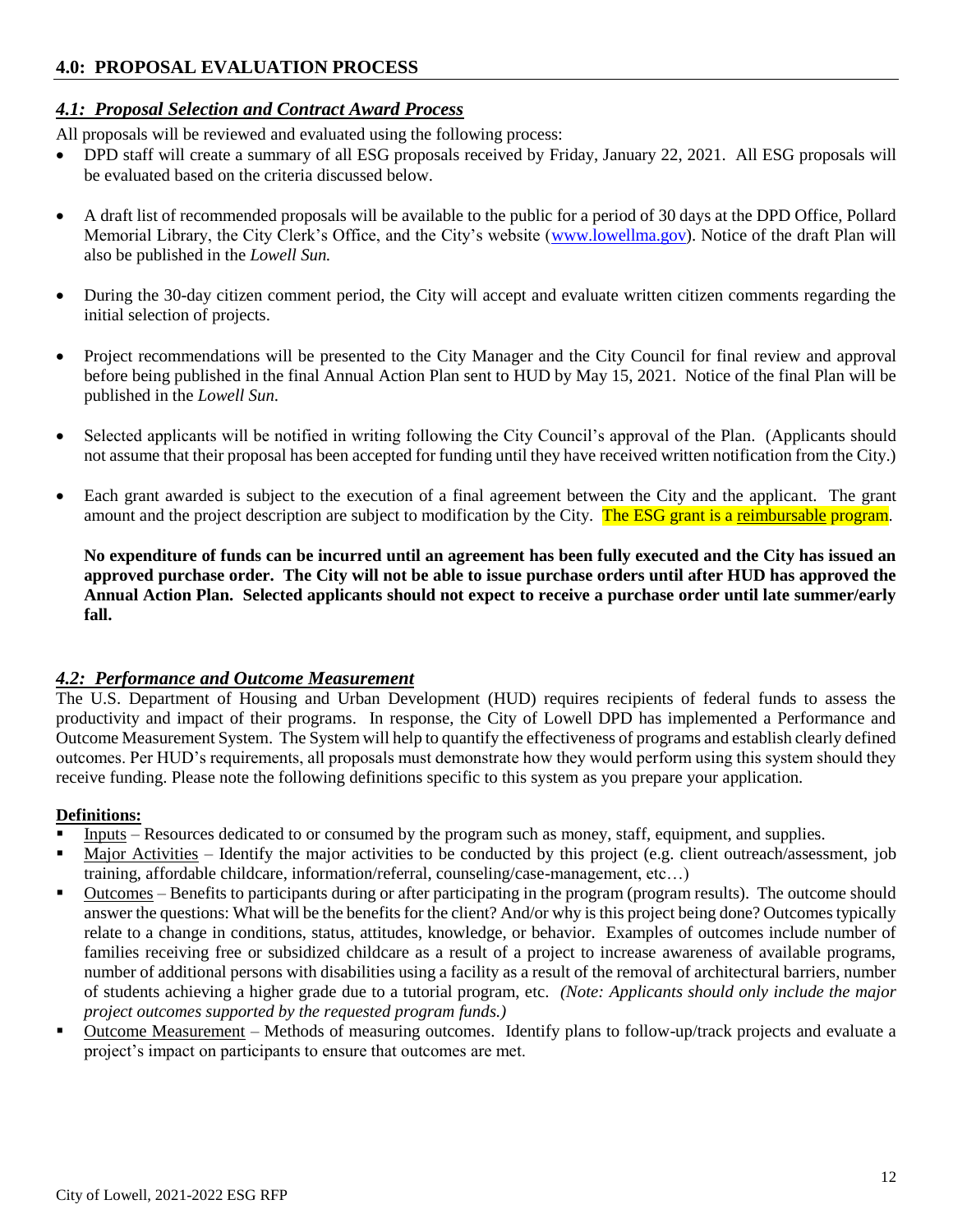Outputs – *Quantifiable products of the project* - The direct products of program activities, e.g. number of clients who will be assisted, number of clients who will receive a referral and be helped, number of persons trained, number of children in the program, etc. Outputs may indicate that the project or program is completed but do not indicate whether the project or program will result in the intended impacts (outcomes). In the examples above outputs might be families participating in the project to increase awareness of childcare programs, number of architectural barriers removed, or the number of students participating in the tutorial program

#### **HMIS:**

ESG funds may be used to pay the costs of contributing data to the HMIS designated by the Continuum of Care for the area including the costs of purchasing hardware, software licenses or equipment, obtaining technical support completing data entry and analysis, monitoring and reviewing data quality, training, reporting and coordinating and integrating the system. The use of an HMIS system or equivalent is MANDATORY for ESG funds**.**

**DATA SHARING- Sub-Recipients must participate in coordinated entry in the HMIS System** An HMIS Monthly CAPER Report must be submitted with all other reimbursement documentation.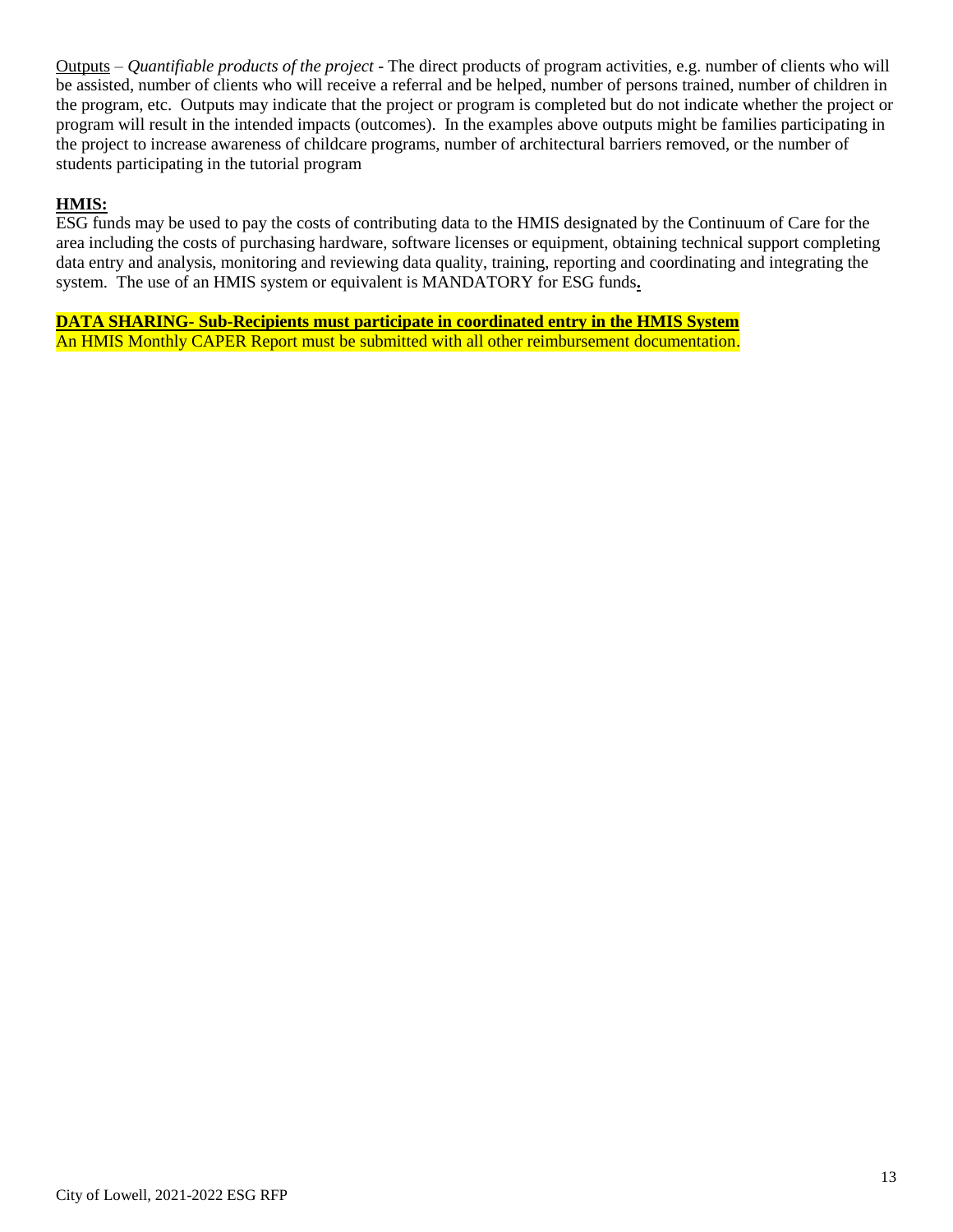# **PROJECT/ACTIVITY SERVICE AREA**

 $\mathsf{r}$ 

# **Comparative Criteria:** The following comparative criteria will be used to evaluate your application.

| Comparative Criteria Categories                                                                                                                                                                                                                                                                     | <b>Highly Advantageous (HA)</b>                                                                                                                                                                                                      | Advantageous (A)                                                                                                                                                                             | <b>Not Advantageous (NA)</b>                                                                                                                                                                                      |
|-----------------------------------------------------------------------------------------------------------------------------------------------------------------------------------------------------------------------------------------------------------------------------------------------------|--------------------------------------------------------------------------------------------------------------------------------------------------------------------------------------------------------------------------------------|----------------------------------------------------------------------------------------------------------------------------------------------------------------------------------------------|-------------------------------------------------------------------------------------------------------------------------------------------------------------------------------------------------------------------|
| 1. Community Need<br>Does the proposed project<br>address a pressing or significant<br>need in the City of Lowell in<br>demonstrated familiarity with<br>said need? Project goals should be<br>consistent with the Priority Need<br>categories identified in the 5-Year<br><b>Consolidated Plan</b> | Applicant can demonstrate<br>comprehension of said need, and<br>that the proposed project meets<br>a new or growing need in the<br>community that is either not<br>being met or is underserved by<br>other programs.<br>11-20 Points | Applicant can demonstrate<br>familiarity with said need, and<br>that the proposed project<br>meets an existing need in the<br>community.<br>5-10 Points                                      | It is unclear from the application if<br>the applicant has comprehension<br>of said need, or if the proposed<br>project meets an unmet<br>community need.<br>0-4 Points                                           |
| 2. Resources & Capacity<br>Does the organization have the<br>appropriate level of experienced<br>staff and resources to execute the<br>proposed project and the aptitude<br>to meet the need?                                                                                                       | Applicant has had experience<br>with other projects similar to the<br>one proposed and can<br>demonstrate strong<br>staff/resource levels capable of<br>successfully implementing the<br>proposed project. 11-20 Points              | Applicant has had some<br>experience with other projects<br>similar to the one proposed<br>and has adequate<br>staff/resources capable of<br>completing the proposed<br>project. 5-10 Points | Applicant has limited experience<br>with projects similar to the one<br>proposed and it is unclear from<br>the application if there is adequate<br>staff capacity to complete the<br>proposed project. 0-4 Points |
| 3. Cost Benefit<br>How does the cost of the<br>proposed project compare to its<br>proposed accomplishments?                                                                                                                                                                                         | Proposed project yields a low<br>cost-benefit ratio comparable to<br>similar programs.<br>6-10 Points                                                                                                                                | n/a                                                                                                                                                                                          | Proposed project yields a high<br>cost-benefit ratio comparable to<br>similar programs.<br>0-5 Points                                                                                                             |
| 4. Encouraging Partnerships<br>Does the proposed project involve<br>new or existing partnerships?                                                                                                                                                                                                   | Applicant and/or proposed<br>activity will encourage new<br>partnerships as a result of the<br>project. 11-20 Points                                                                                                                 | Applicant will utilize existing<br>partnerships to complete the<br>proposed project. 5-10 Points                                                                                             | Proposed project does not<br>encourage partnerships.<br>0-4 Points                                                                                                                                                |
| 5. Leveraged Funds<br>Has the organization secured<br>additional funding sources or in-<br>kind support to cover the<br>proposed project?                                                                                                                                                           | Applicant has demonstrated the<br>capability of leveraging funds/ in-<br>kind support to cover 50% or<br>more of the proposed project<br>costs. The majority of these<br>leveraged funds are committed.<br>8-10 Points               | Applicant has demonstrated<br>the capability of leveraging<br>funds or in-kind support to<br>cover some of the project<br>costs. 4-7 Points                                                  | Applicant has identified few to<br>none additional funds/ in-kind<br>support to cover the proposed<br>project OR the majority of<br>leveraged funds/ in-kind support<br>identified are pending. 0-3 Points        |
| <b>6. Self Sufficiency</b><br>Will the proposed project be self-<br>sufficient and no longer require<br>CDBG /ESG funding after one<br>year? After a few years?                                                                                                                                     | Applicant is making a one-time<br>request for funds and has<br>demonstrated that the project is<br>capable of becoming self-<br>sufficient beyond one year of<br>funding from CDBG/ESG. 8-10<br><b>Points</b>                        | Applicant has demonstrated<br>that the project is capable of<br>becoming self-sufficient within<br>2-3 years. 4-7 Points                                                                     | Applicant is attempting to achieve<br>self-sufficiency but anticipates<br>requesting additional funds<br>beyond the next three years. 0-3<br><b>Points</b>                                                        |
| 7. New Public Services Program*<br>Is the proposed project offering a<br>new service and is it available<br>from any other providers in the<br>community?                                                                                                                                           | The proposed project offers a<br>new service not provided<br>elsewhere in the City.<br>8-10 Points                                                                                                                                   | The applicant is seeking<br>funding for a quantifiable<br>increase in level of an existing<br>service. 4-7 Points                                                                            | The proposed project received a<br>CDBG/ESG grant in the previous<br>year, is not a new service, and<br>does not propose an increase in<br>the level of an existing service. 0-3<br><b>Points</b>                 |
| 8. Homelessness Prevention<br>Programs**<br>Changes to the ESG program via<br>the HEARTH Act place an<br>emphasis on rapid re-housing<br>activities. Proposals including<br>rapid re-housing activities will be<br>given preference for funding.                                                    | The proposed project directly or<br>indirectly leads to the attainment<br>of permanent, stable housing for<br>a homeless individual or family.<br>8-10 Points                                                                        | The proposed project focuses<br>solely on homelessness<br>prevention activities.<br>4-7 Points                                                                                               | The proposed project does not<br>involve rapid re-housing or<br>homelessness prevention<br>activities.<br>0-3 Points                                                                                              |

\*\* Applies only to ESG Applicant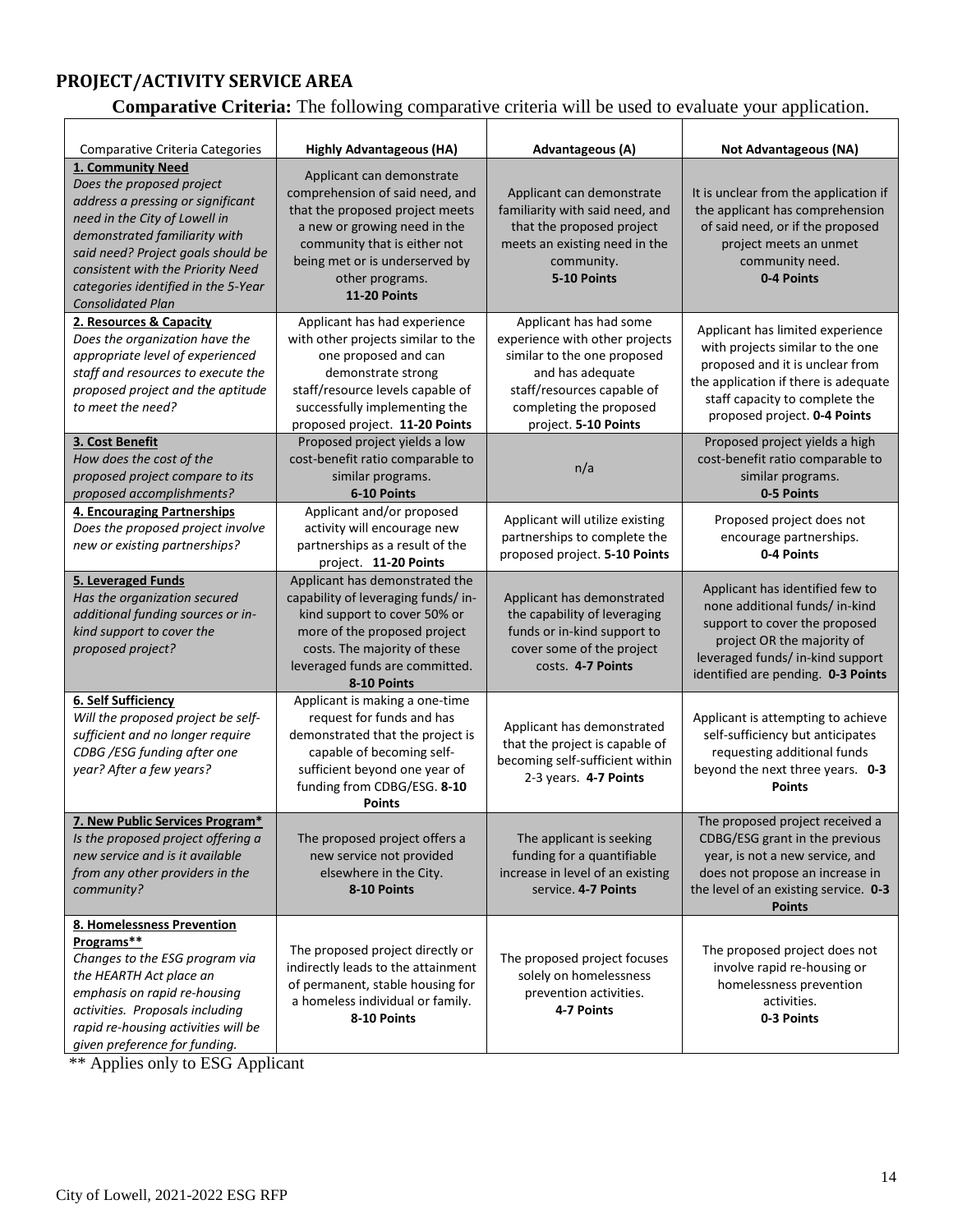# City of Lowell FY 2021-2022 ESG Grant Application

*Internal Use Only*

**Date Received:**

**Proposal #:**

| <b>I. Contact Information</b><br>(If application is completed by a Collaborative, provide the contact information for the lead entity only)                          |                                                                                                                                                                                                                               |
|----------------------------------------------------------------------------------------------------------------------------------------------------------------------|-------------------------------------------------------------------------------------------------------------------------------------------------------------------------------------------------------------------------------|
| Organization:                                                                                                                                                        | <b>Contact:</b>                                                                                                                                                                                                               |
| <b>Project Name:</b>                                                                                                                                                 | Title:                                                                                                                                                                                                                        |
| <b>Project Location:</b>                                                                                                                                             | <b>Mailing Address:</b>                                                                                                                                                                                                       |
| Program Type: $\square$<br><b>ESG</b>                                                                                                                                | Phone/Fax:                                                                                                                                                                                                                    |
| Anticipated Start Date: (capital improvement projects must have<br>a construction start date no later than Nov. 2018)                                                | Email:                                                                                                                                                                                                                        |
| <b>Amount of Request:</b>                                                                                                                                            | Signature:                                                                                                                                                                                                                    |
| Please Identify the Type of Organization Applying for Funds (Note: More than one may apply)<br>501.c3<br>Faith-based Organization<br>Institution of Higher Education | For-profit authorized under 570.201(o)<br>Unit of Government                                                                                                                                                                  |
| <b>DUNS#:</b>                                                                                                                                                        | SAMS#:<br>(Note: All entities receiving federal assistance are required to have a DUNS #. Review instructions on page 4 for more information.)                                                                                |
| your HMIS data if your agency does not do it directly.                                                                                                               | HMIS Database: Please identify the HMIS service your agency uses to report client data or the name of the organization that manages                                                                                           |
| Collaborative Partners: If this application is being submitted on behalf of a collaborative, please identify all<br>partnering agencies.                             |                                                                                                                                                                                                                               |
| <b>Activity Type:</b>                                                                                                                                                |                                                                                                                                                                                                                               |
| 1) Homelessness Prevention<br>2) Emergency Shelter<br>4) Other:                                                                                                      | 3) Rapid Re-Housing                                                                                                                                                                                                           |
| II. General Description (Refer to Sect. 3 for instructions)                                                                                                          |                                                                                                                                                                                                                               |
| <b>1. Project Scope</b> (please avoid using abbreviations):                                                                                                          |                                                                                                                                                                                                                               |
| 2. Consolidated Plan Goals and Objectives (Choose from the list in Sect. 2.2):                                                                                       |                                                                                                                                                                                                                               |
| 3. Geographic Distribution of Activities: (Refer to the map on page 14)                                                                                              |                                                                                                                                                                                                                               |
| III. Attachments (Refer to Sect. 3 for instructions)                                                                                                                 |                                                                                                                                                                                                                               |
| The following attachments must accompany this proposal:<br>501(c)(3) Letter of Tax Determination Status from the Internal Revenue Service (IRS)                      |                                                                                                                                                                                                                               |
| Copy of agency's most recent financial audit<br>$\bullet$                                                                                                            |                                                                                                                                                                                                                               |
|                                                                                                                                                                      | EMAIL THIS FORM AND ENCLOSE WITH THE REQUIRED ATTACHMENTS BY 12:00 PM ON OR BEFORE                                                                                                                                            |
|                                                                                                                                                                      | Friday, January 22, 2021                                                                                                                                                                                                      |
|                                                                                                                                                                      | City of Lowell, Department of Planning and Development<br>Betty Rawnsley-Erazo - BRawnsley@lowellma.gov ~ Community Development Assistant and<br>Christopher Samaras - CSamaras@lowellma.gov ~ Community Development Director |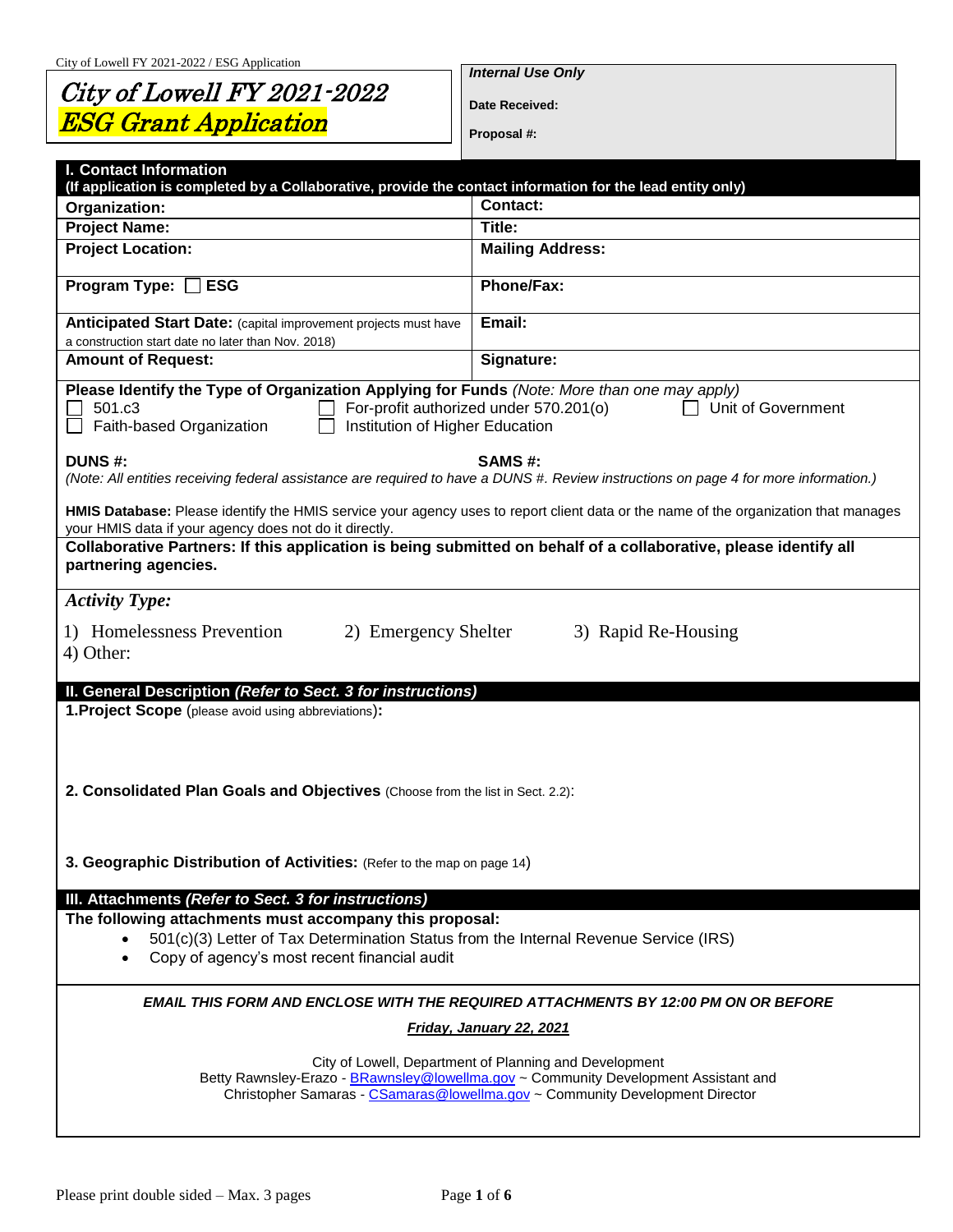#### **Attachment A: Project Narrative**

*Based on the evaluation criteria identified in Section 4.2, use the space provided to answer each prompt. Space has been limited, please keep your responses as succinct as possible.* 

**1. Community Need**: Please discuss the community need that will be addressed through your proposed project, and your familiarity with said community need. Project goals should be consistent with the Priority Need categories identified in the 5-Year Consolidated Plan.

**Additional Space for Collaborative Applicants ONLY:** Collaborative applicants are allowed additional narrative space in this application to define the roles of the partnering agencies and describe how the collaboration will improve the level of service provided to Lowell's low- and moderate-income residents.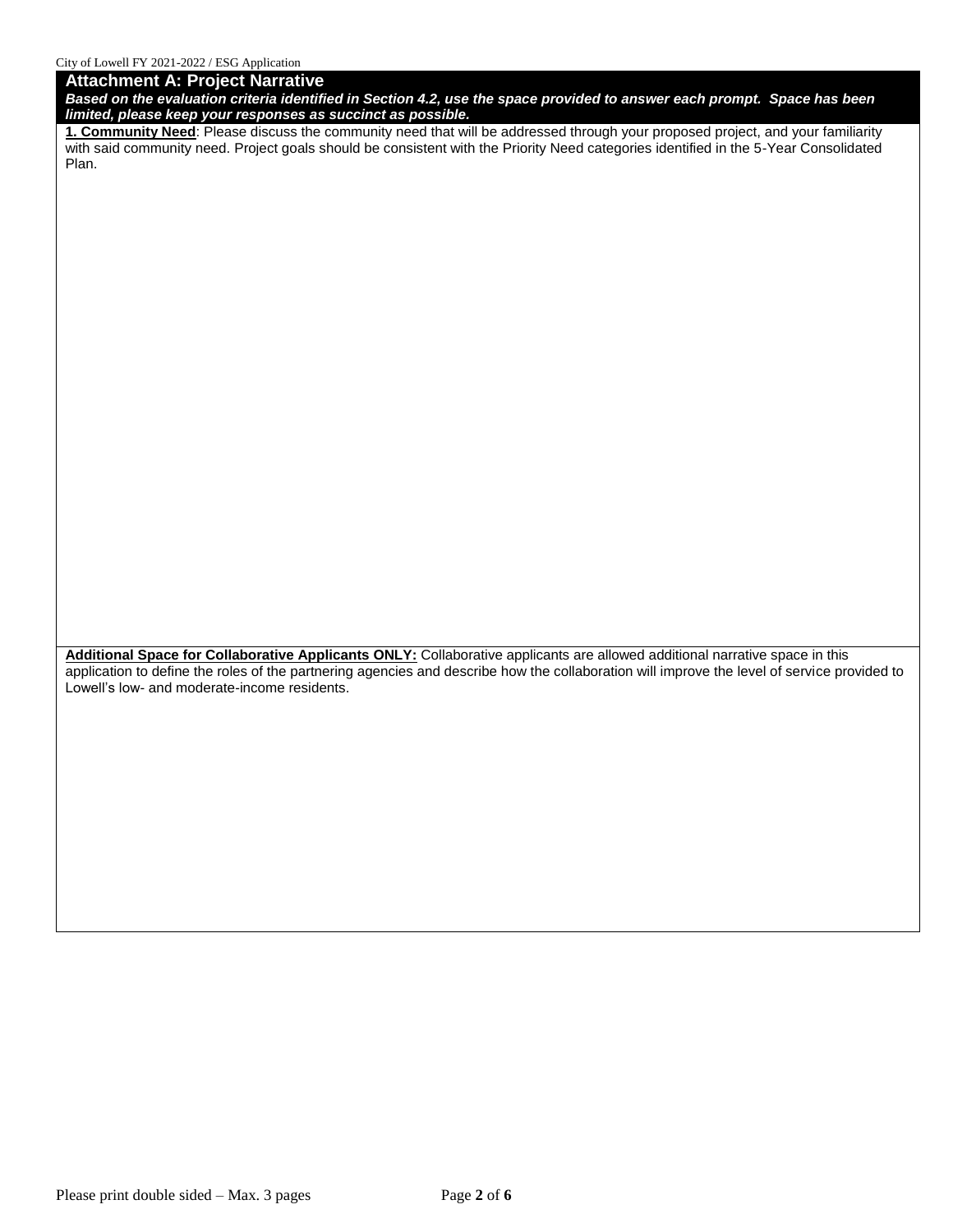**2. Resources & Capacity:** Please discuss the staff and resources that will be used to execute the proposed project, familiarity with the community need and how said need/population will be contacted & engaged.

**3. Cost Benefit:** Describe how the overall cost of your proposed project relates to the outputs or outcomes of the project.

**4. Encouraging Partnerships:** List all partnering agencies and note whether the partnerships are new or existing.

**5. Leveraged Funds:** Has the organization secured additional funding sources or in-kind support to cover the proposed project? Note that this response should be consistent with any leveraged funds identified in the budget form.

**6. Self Sufficiency**: Will the proposed project be self-sufficient and no longer require ESG funding after one year? After a few years?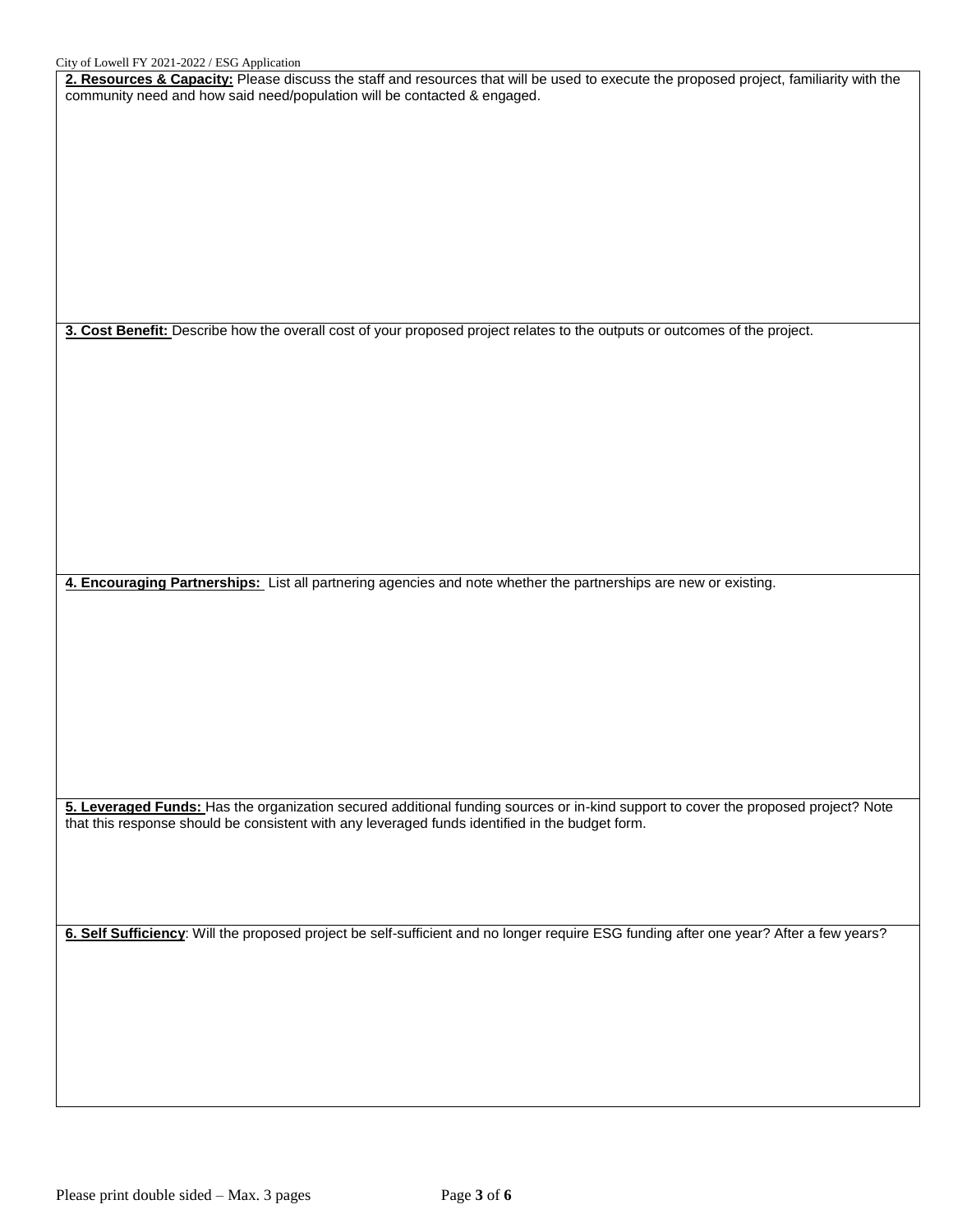**7. New Public Services Program\*:** (Does not apply to non- Public Service Cap proposals) Is the proposed project offering a new service and is it available from any other providers in the community?

8. Homelessness Prevention/Rapid Re-Housing Programs<sup>\*\*</sup>: (applies only to ESG Applications) - How will the proposed project alleviate homelessness?

**Additional Comments:** If necessary, use this space to include additional project information not covered in the categories above.

**\*\*Please do not attach any additional pages or materials to this section\*\***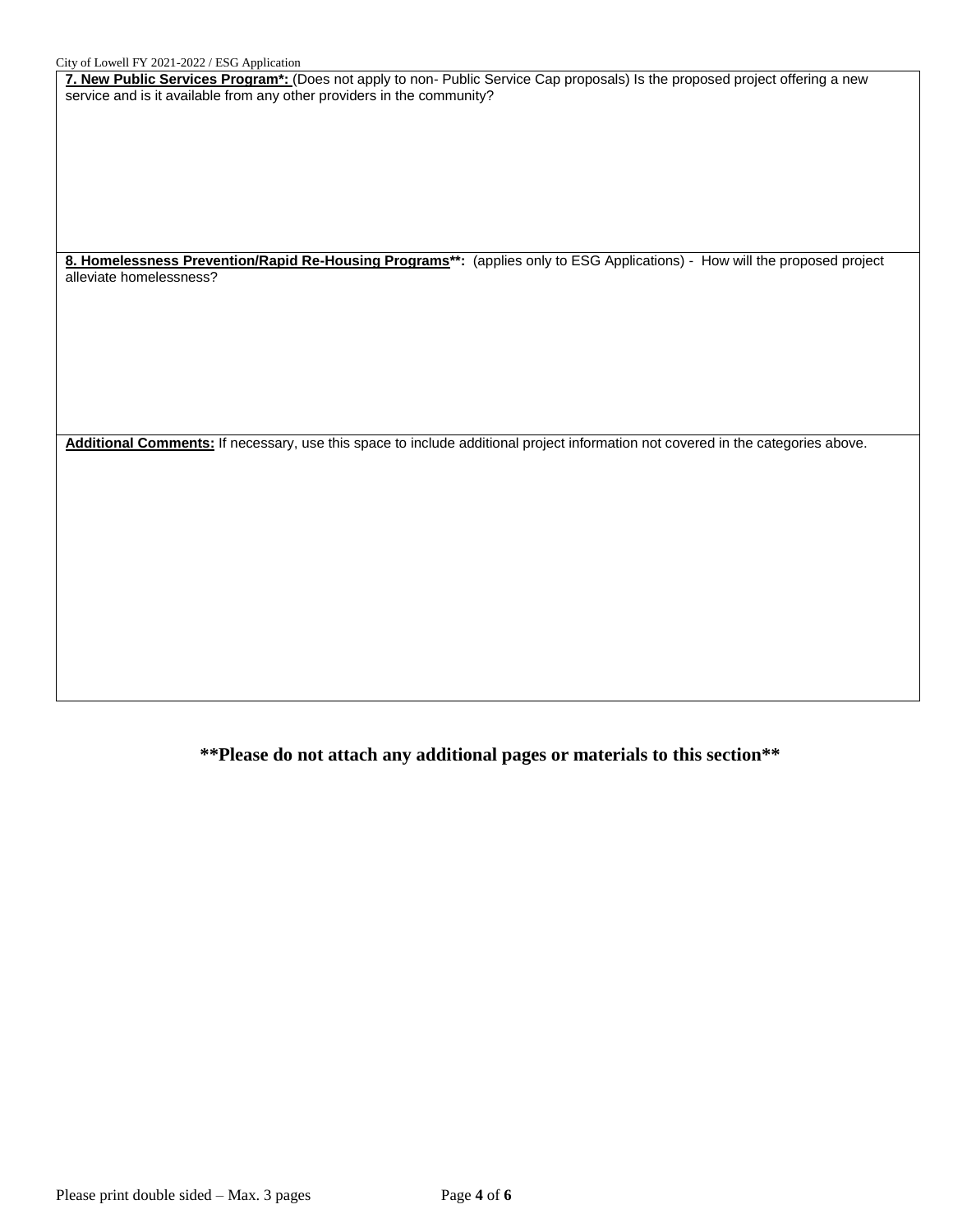| City of Lowell FY 2021-2022 / ESG Application                                                                                                                                                                     |                                      |                |                              |  |  |  |
|-------------------------------------------------------------------------------------------------------------------------------------------------------------------------------------------------------------------|--------------------------------------|----------------|------------------------------|--|--|--|
| <b>Attachment B: Budget Description</b>                                                                                                                                                                           |                                      |                |                              |  |  |  |
| Please provide a budget for the proposed project. Include all proposed expenses & funding sources. Grant                                                                                                          |                                      |                |                              |  |  |  |
| recipients & the City will have an opportunity to create a more detailed budget upon project's acceptance.<br>A. Non-Construction Projects/Activities Note: Award amounts for programs in this category may range |                                      |                |                              |  |  |  |
|                                                                                                                                                                                                                   |                                      |                |                              |  |  |  |
| between \$15,000 (minimum) to \$20,000 (maximum). All ESG projects require ≥ 1:1 match of resources                                                                                                               |                                      |                |                              |  |  |  |
|                                                                                                                                                                                                                   | А                                    | в              | $A + B$                      |  |  |  |
| <b>Description</b>                                                                                                                                                                                                | <b>ESG Funds</b><br><b>Requested</b> | Other Funding* | <b>Total Proposed Budget</b> |  |  |  |
| <b>Office Supplies</b>                                                                                                                                                                                            |                                      |                |                              |  |  |  |
| <b>Utilities</b>                                                                                                                                                                                                  |                                      |                |                              |  |  |  |
| Repairs/Maintenance                                                                                                                                                                                               |                                      |                |                              |  |  |  |
| Travel                                                                                                                                                                                                            |                                      |                |                              |  |  |  |
| Salaries (List relevant positions)                                                                                                                                                                                |                                      |                |                              |  |  |  |
|                                                                                                                                                                                                                   |                                      |                |                              |  |  |  |
|                                                                                                                                                                                                                   |                                      |                |                              |  |  |  |
|                                                                                                                                                                                                                   |                                      |                |                              |  |  |  |
| Other:                                                                                                                                                                                                            |                                      |                |                              |  |  |  |
|                                                                                                                                                                                                                   |                                      |                |                              |  |  |  |
|                                                                                                                                                                                                                   |                                      |                |                              |  |  |  |
|                                                                                                                                                                                                                   |                                      |                |                              |  |  |  |
| <b>TOTAL PROPOSED BUDGET:</b>                                                                                                                                                                                     |                                      |                |                              |  |  |  |
|                                                                                                                                                                                                                   |                                      |                |                              |  |  |  |
| <b>B. Construction Projects</b>                                                                                                                                                                                   |                                      |                |                              |  |  |  |
|                                                                                                                                                                                                                   | A                                    | B              | $A + B$                      |  |  |  |
| <b>Description</b>                                                                                                                                                                                                | <b>ESG Funds</b>                     | <b>Other</b>   | <b>Total Proposed Budget</b> |  |  |  |
|                                                                                                                                                                                                                   | <b>Requested</b>                     | Funding*       |                              |  |  |  |
| Hard Costs Note: Federal wage rates may apply for some construction projects. Applicants are strongly                                                                                                             |                                      |                |                              |  |  |  |
| advised to speak with DPD staff before submitting an application for a physical project.                                                                                                                          |                                      |                |                              |  |  |  |
| Construction                                                                                                                                                                                                      |                                      |                |                              |  |  |  |
| Other:                                                                                                                                                                                                            |                                      |                |                              |  |  |  |
|                                                                                                                                                                                                                   |                                      |                |                              |  |  |  |
|                                                                                                                                                                                                                   |                                      |                |                              |  |  |  |
| <b>Total Hard Costs</b>                                                                                                                                                                                           |                                      |                |                              |  |  |  |
| <b>Soft Costs</b>                                                                                                                                                                                                 |                                      |                |                              |  |  |  |
| Acquisition                                                                                                                                                                                                       |                                      |                |                              |  |  |  |
| Appraisals                                                                                                                                                                                                        |                                      |                |                              |  |  |  |
| Design                                                                                                                                                                                                            |                                      |                |                              |  |  |  |
| Other:                                                                                                                                                                                                            |                                      |                |                              |  |  |  |
|                                                                                                                                                                                                                   |                                      |                |                              |  |  |  |
|                                                                                                                                                                                                                   |                                      |                |                              |  |  |  |
| <b>Total Soft Costs</b>                                                                                                                                                                                           |                                      |                |                              |  |  |  |

**\* Summary of** *Other Funding* **- please indicate the amount and type of additional funding committed or pending for this project, if applicable. (Do not include CDBG/ESG amounts requested in this application)**

| <b>Funding Source:</b> | <b>Amount:</b> | <b>Committed or Pending?</b> |
|------------------------|----------------|------------------------------|
| Other Federal:         |                |                              |
| State:                 |                |                              |
| Local:                 |                |                              |
| Private:               |                |                              |
| Total:                 |                |                              |